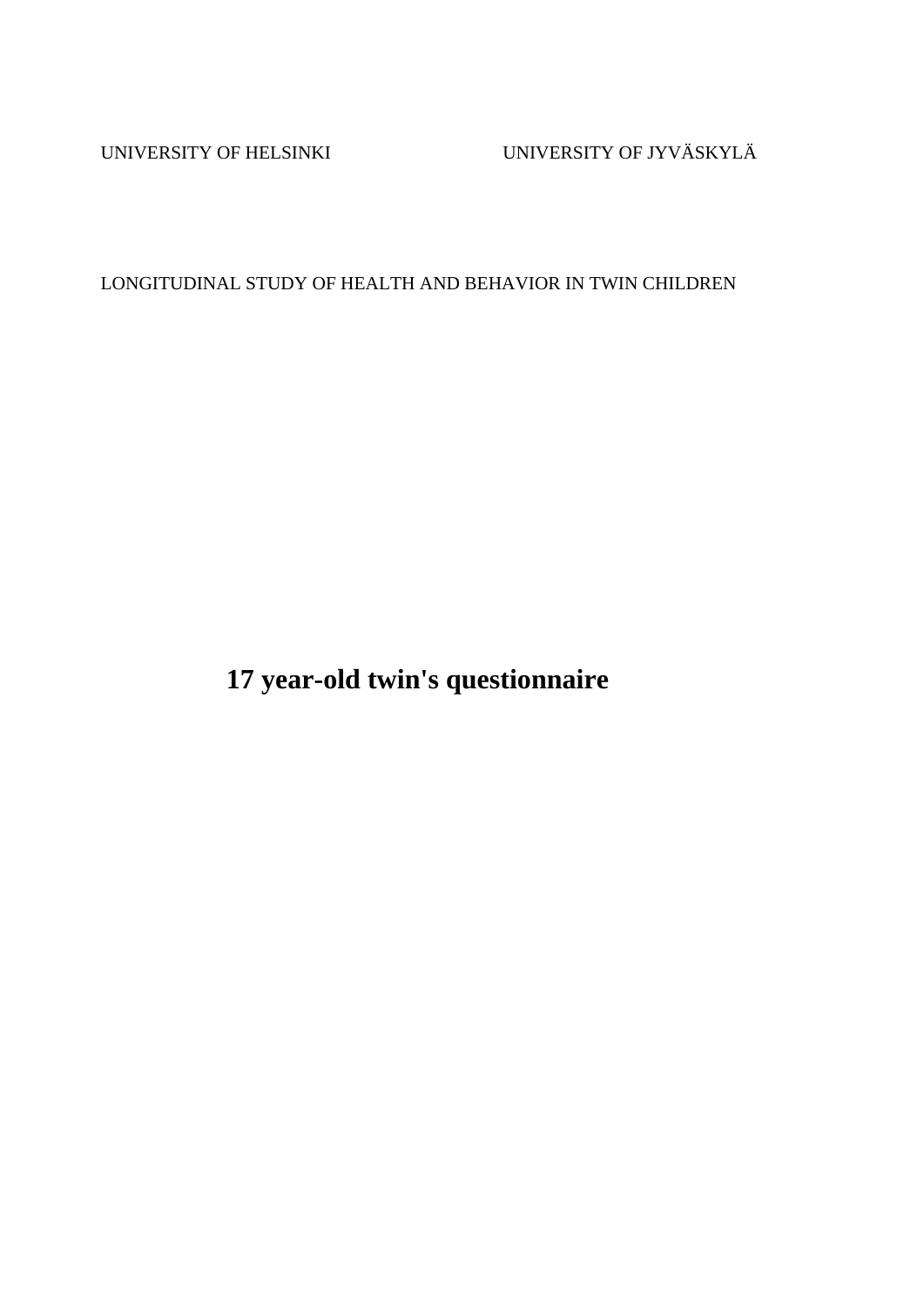### *DEAR TWIN:*

This questionnaire is part of medical research studying the influence of and relationship between genetic inheritance and environment on health and factors influencing health.

Now we are asking you to participate in our study; your role would be to answer the questions in this questionnaire. From a scientific perspective, it is important that as many of those who receive this questionnaire as possible answer it. The forms have been numbered for data processing purposes. Thus we will avoid sending a new form to those who have already answered. If your parents would like to see this form, we would hope they would do so before you answer the questions in it. For the reliability of the study it is very important that you answer the questions independently.

Be thorough in answering the questions. We hope you would find the time to complete the questionnaire within seven days.

Return the completed questionnaire in the enclosed return envelope. You can drop it at the post office without a stamp. We will pay for the postage.

**NOTICE: YOUR IDENTITY AND THE INFORMATION YOU GIVE WILL REMAIN COMPLETELY CONFIDENTIAL.** The results of the research will be studied in the form of tables compiled from all the answers, and won't reveal answers given by individual participants.

#### **HOW TO ANSWER:**

It is easy to fill out the questionnaire. You will always answer each question or sub-question by circling one of the alternatives. The alternatives have been numbered.

Some of the questions have, after the answer alternatives, a supplementary question or an indication to move on to a certain other question. In some of the questions you are asked to write or number something.

If you have to correct an answer, cross out the faulty answer.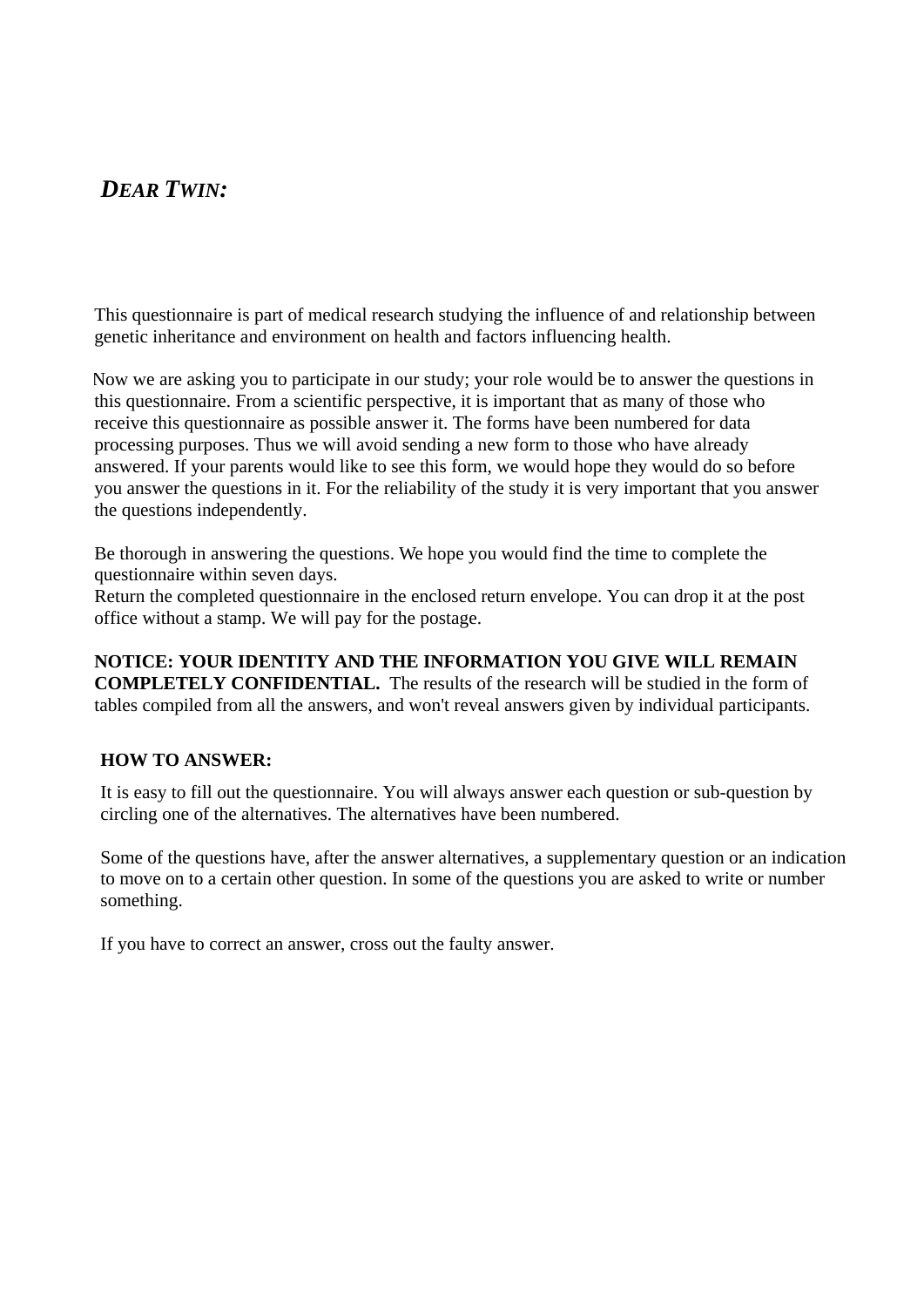# Background

- 1. What is your first name?
- 2. In addition to you and your siblings, does your family consist of
	- 1 mother and father
	- 2 mother and stepfather
	- 3 father and stepmother
	- 4 only mother
	- 5 only father
	- 6 other, who? \_\_\_\_\_\_\_\_\_\_\_\_\_\_\_\_\_\_\_\_\_\_\_\_\_

#### Education and work

- 3. Are you presently attending school or studying?
	- 1 I don't go to school nor do I study
	- 2 I go to school or study, I don't work
	- 3 I go to school or study, but also work for \_\_\_\_\_\_\_ hours / week
- 4. What is your level of education so far? (Circle  $1 = \text{'yes'}$  or  $2 = \text{'no'}$  for every alternative)

|                                                                                                                               | kyllä | $_{e1}$               |  |
|-------------------------------------------------------------------------------------------------------------------------------|-------|-----------------------|--|
| Comprehensive school, certificate                                                                                             |       | 2                     |  |
| Comprehensive school, uncompleted                                                                                             |       | 2                     |  |
| Comprehensive school, 10th grade                                                                                              |       | 2                     |  |
| [ylioppilastutkinto, roughly equivalent to high school plus<br>first 2 years of college, and a national exam, at age 17 - 19] |       | 2                     |  |
| I have completed an apprentice ship contract,<br>what line :                                                                  |       | $\mathcal{D}_{\cdot}$ |  |
| I have completed a vocational training course or a job training, 1<br>what line:                                              |       |                       |  |
|                                                                                                                               |       |                       |  |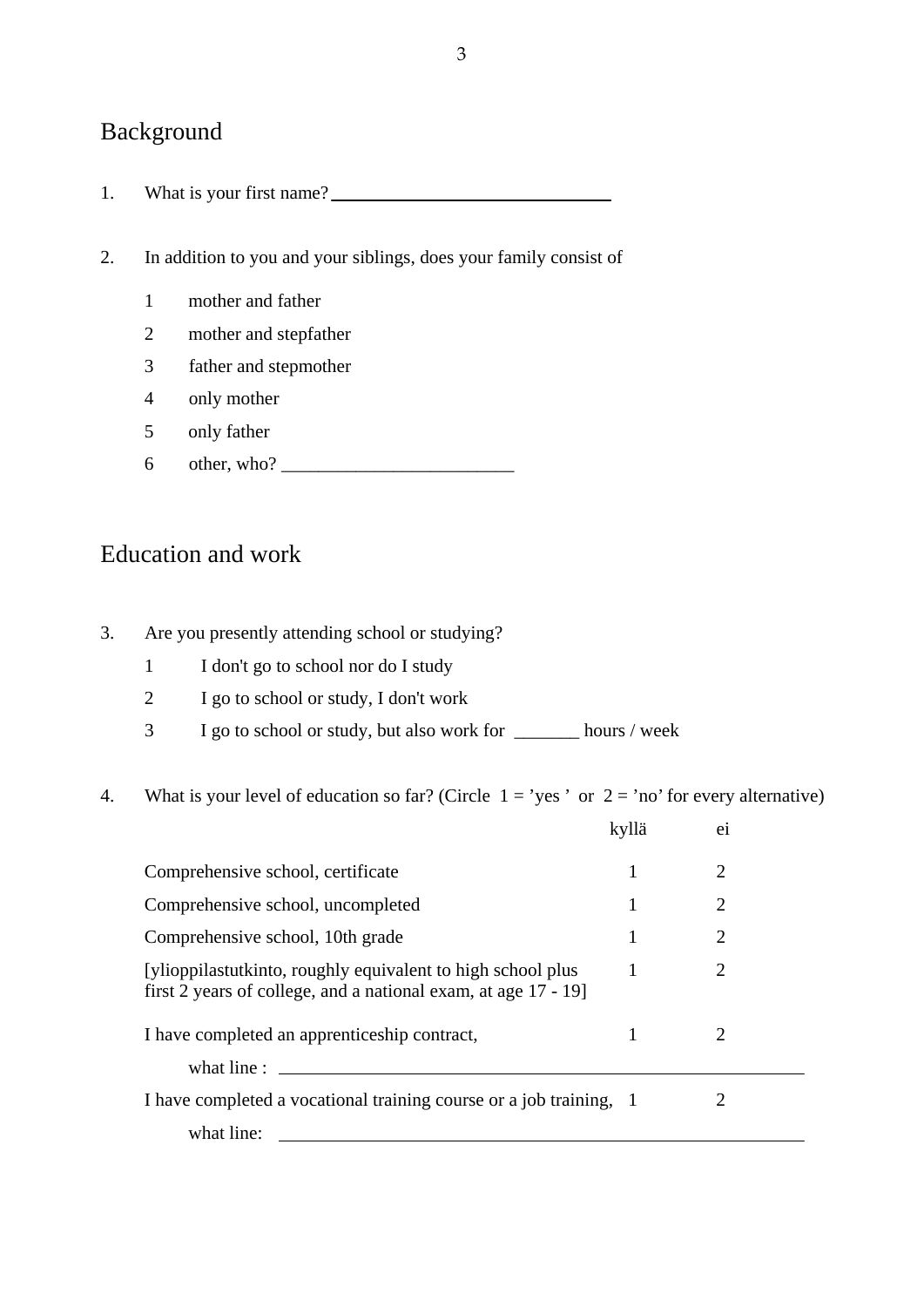- 5. What kind of education are you attending at present? (If you do not study, answer the next question).
	- 1 Comprehensive school, 10th grade
	- 2 High school
	- 3 I am in a vocational school, what line?
	- 4 I have an apprenticeship contract, what line?
	- 5 I am attending a vocational training course or job training, what line
	- 6 I am in a polytechnic school or college; what line?
	- 7 Something else, what is it, and what line?
- 6. If you don't presently study or attend school, what do you do? I am:
	- 1 in temporary training in order to continue my studies
	- 2 working \_\_\_\_\_\_\_ hours / week
	- 3 unemployed or on forced leave
	- 4 at home
	- $5$  other, what?  $\qquad \qquad$

### Home and family

7. How many times have you moved to another location since 6th grade? times.

1 I have not moved since 6th grade  $\rightarrow$  go to question 9.

#### 8. Did you move

- 1 from a place of larger population to a smaller place.
- 2 from a place of smaller population to a larger place.
- 3 to a place of similar size.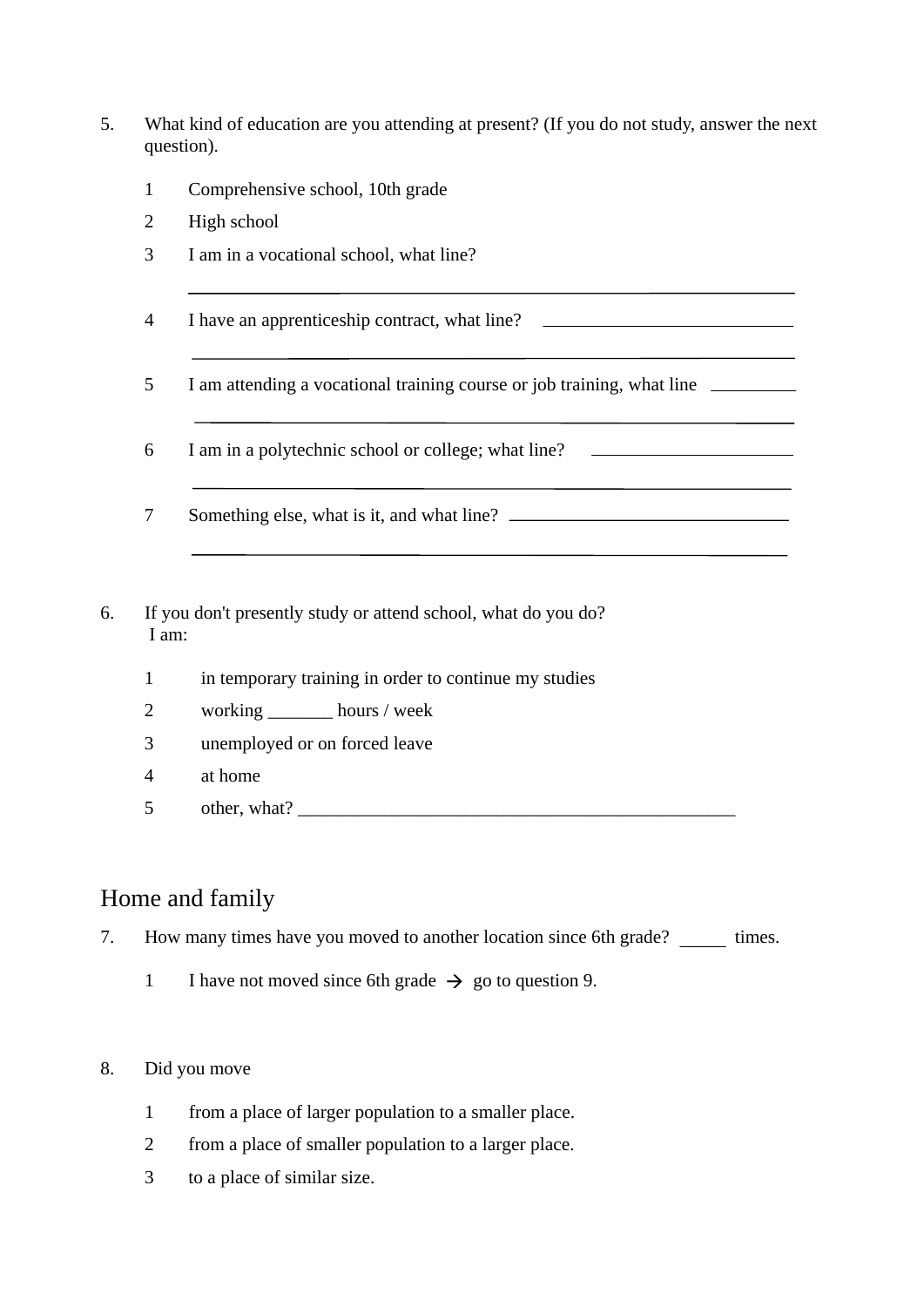9. How many different schools have you attended since 6. grade? \_\_\_\_\_\_\_\_\_\_ schools.

|                         | not at<br>all | only<br>little              | somewhat | quite<br>well | completely |
|-------------------------|---------------|-----------------------------|----------|---------------|------------|
| Warm, caring            |               |                             |          |               |            |
| Encouraging, supporting |               | $\mathcal{D}_{\mathcal{A}}$ | 3        |               | 5          |
| Trusting, understanding |               | 2                           |          |               |            |
| Open                    |               | 2                           | 3        |               |            |
| Hard, punishing         |               | 2                           | 3        |               | 5          |
| Unfair                  |               |                             | 3        |               |            |
| Quarrelsome             |               | 2                           | 3        |               | 5          |
| Indifferent             |               |                             |          |               |            |

10. How do the following features describe the atmosphere at your home? Evaluate how well each statement describes your home.

- 11. I have weekly \_\_\_\_\_\_\_\_\_\_ mk money for myself.
- 12. My parents know how I use my money
	- 1 very well
	- 2 quite well
	- 3 quite poorly
	- 4 very poorly

### Leasure time

 $\overline{a}$ 

13. How much time do you use/how often you do the following things? Please give an answer for each activity.

|                                | don't | Once in<br>six months | Once in<br>a month | week | Once per A few times Daily<br>per week |  |
|--------------------------------|-------|-----------------------|--------------------|------|----------------------------------------|--|
| watching TV                    |       |                       |                    |      |                                        |  |
| watching videos                |       |                       |                    |      |                                        |  |
| playing video/computer games 0 |       |                       |                    |      |                                        |  |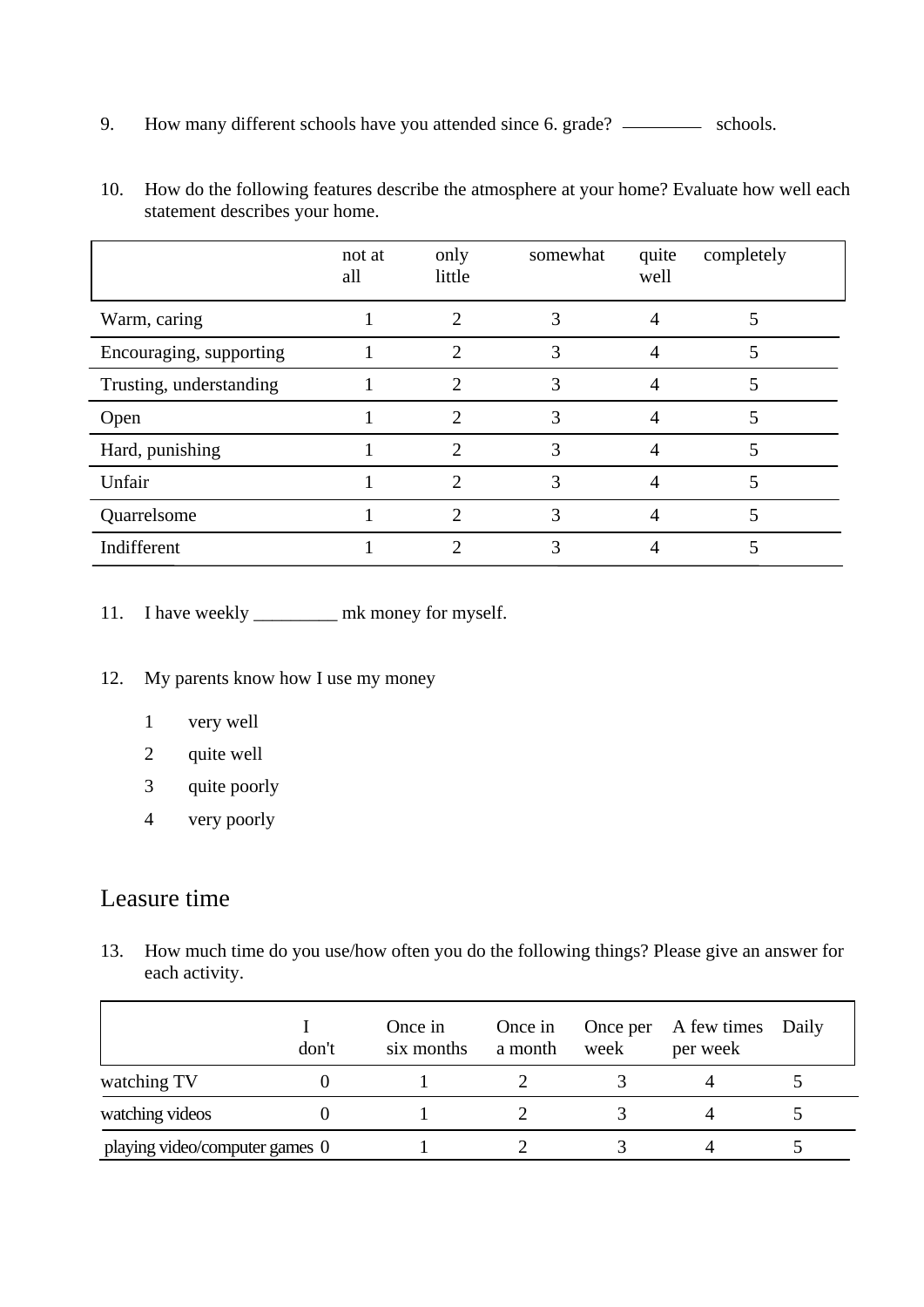|                                                                                           | don't            | Once in<br>six months | Once in<br>a month | Once per<br>week | A few times<br>per week | Daily |
|-------------------------------------------------------------------------------------------|------------------|-----------------------|--------------------|------------------|-------------------------|-------|
| playing some musical<br>instrument                                                        | $\overline{0}$   | 1                     | $\overline{2}$     | 3                | $\overline{4}$          | 5     |
| reading (other than<br>studying)                                                          | $\overline{0}$   | $\mathbf{1}$          | $\overline{2}$     | 3                | $\overline{4}$          | 5     |
| drawing or painting<br>pictures                                                           | $\boldsymbol{0}$ | 1                     | $\overline{2}$     | 3                | $\overline{4}$          | 5     |
| doing handicrafts or<br>building something (e.g.<br>scale models)                         | $\overline{0}$   | $\mathbf{1}$          | $\overline{2}$     | 3                | $\overline{4}$          | 5     |
| spending time with my<br>friends in town/at the village/<br>places where adolescents meet | $\overline{0}$   | 1                     | $\overline{2}$     | 3                | $\overline{4}$          | 5     |
| going to the movies                                                                       | $\overline{0}$   | $\mathbf{1}$          | $\overline{2}$     | 3                | $\overline{4}$          | 5     |
| going to theatre/concerts<br>(rock/classical music)                                       | $\overline{0}$   |                       | $\overline{2}$     | 3                | $\overline{4}$          | 5     |
| dancing/discotheques                                                                      | $\boldsymbol{0}$ | $\mathbf{1}$          | $\overline{2}$     | 3                | $\overline{4}$          | 5     |
| going to some club, or to<br>some other organized activity                                | $\overline{0}$   | 1                     | $\overline{2}$     | 3                | $\overline{4}$          | 5     |
| going to the bar                                                                          | $\boldsymbol{0}$ | 1                     | $\overline{2}$     | 3                | $\overline{4}$          | 5     |
| participation in church<br>or other religious activities                                  | $\overline{0}$   | 1                     | $\overline{2}$     | 3                | $\overline{\mathbf{4}}$ | 5     |

#### 14. How often do you exercise or do sports during your free time? (school physical activities don't count here).

- 1 not at all  $\rightarrow$  pass on to question 16.
- 2 less than once a month
- $3 \t1 2$  times a month
- 4 about once a week
- $5 \qquad 2-3 \text{ times a week}$
- $6 \t-4-5$  times a week
- 7 just about every day
- 15. Which of the following alternaties best describes your present sports/fitness activities? I usually do sports or exercise so that:
	- 1 I breathe hard and sweat profusely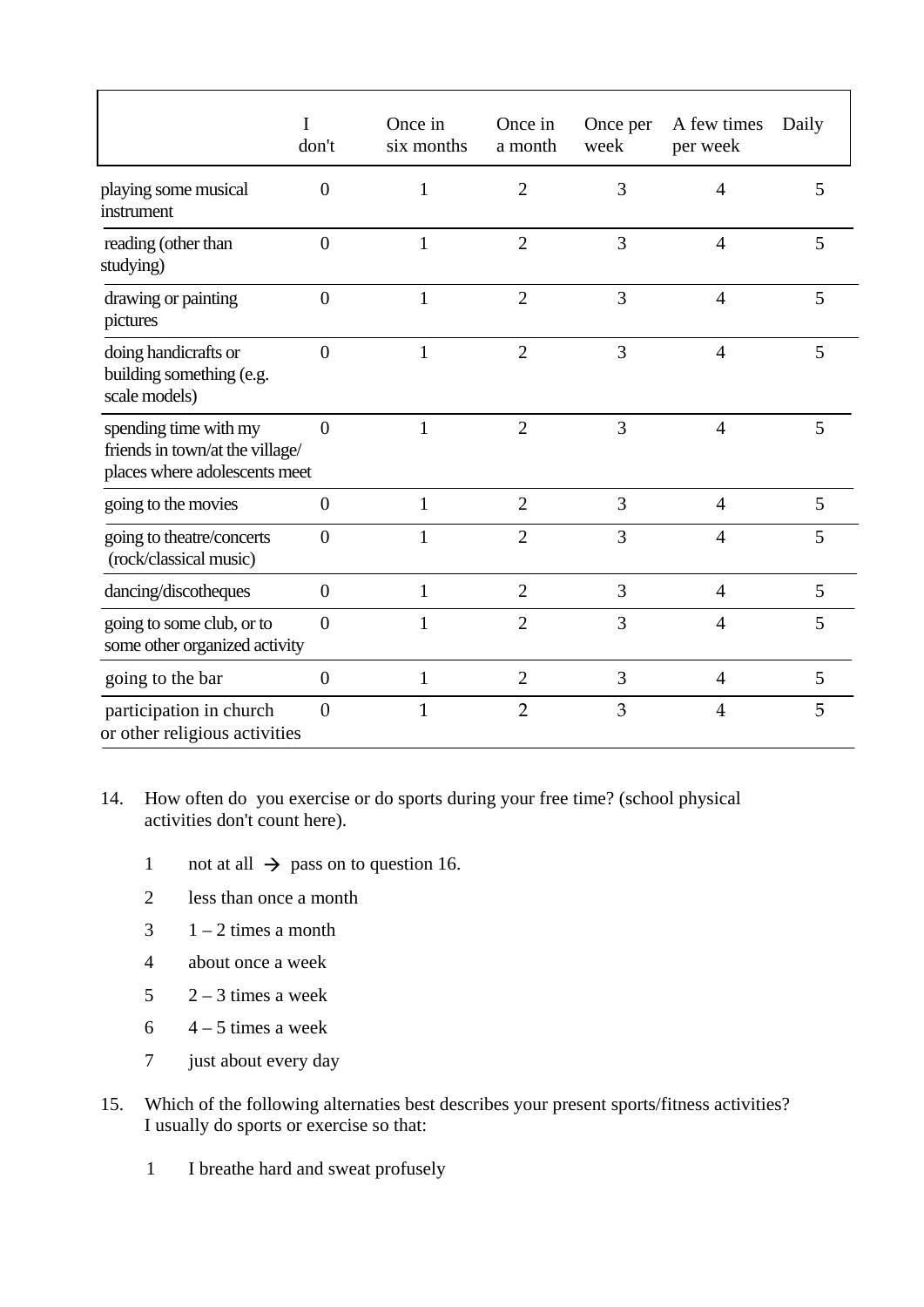- I breathe rather hard and sweat somewhat
- I don't breathe very hard and sweat but little
- I don't sweat or breathe hard
- 16. How do you perceive your present physical condition? Is it
	- very good
	- rather good
	- satisfactory
	- rather poor
	- very poor
- 17. Have you got a computer available at home
	- no, I have not
	- yes, a computer without Internet connection
	- yes, a computer with Internet connection
- 18. How much time do you spend with the computer  $(0 = not at all or seldom)$

leasure time: \_\_\_\_\_\_\_\_ hours a week (on the average)

work or studying: \_\_\_\_\_\_\_ hours a week (on the average)

- 19. How much is your monthly mobile phone bill?
	- I haven't got a mobile phone
	- less than 50 mk/month
	- 50 99 mk/month
	- 100 199 mk/month
	- 200 499 mk/month
	- 500 mk/month or more
- 20. How many e-mail messages or mobile phone text messages do you send on the average?
	- not any e-mail or mobile phone messages
	- a message once a week or less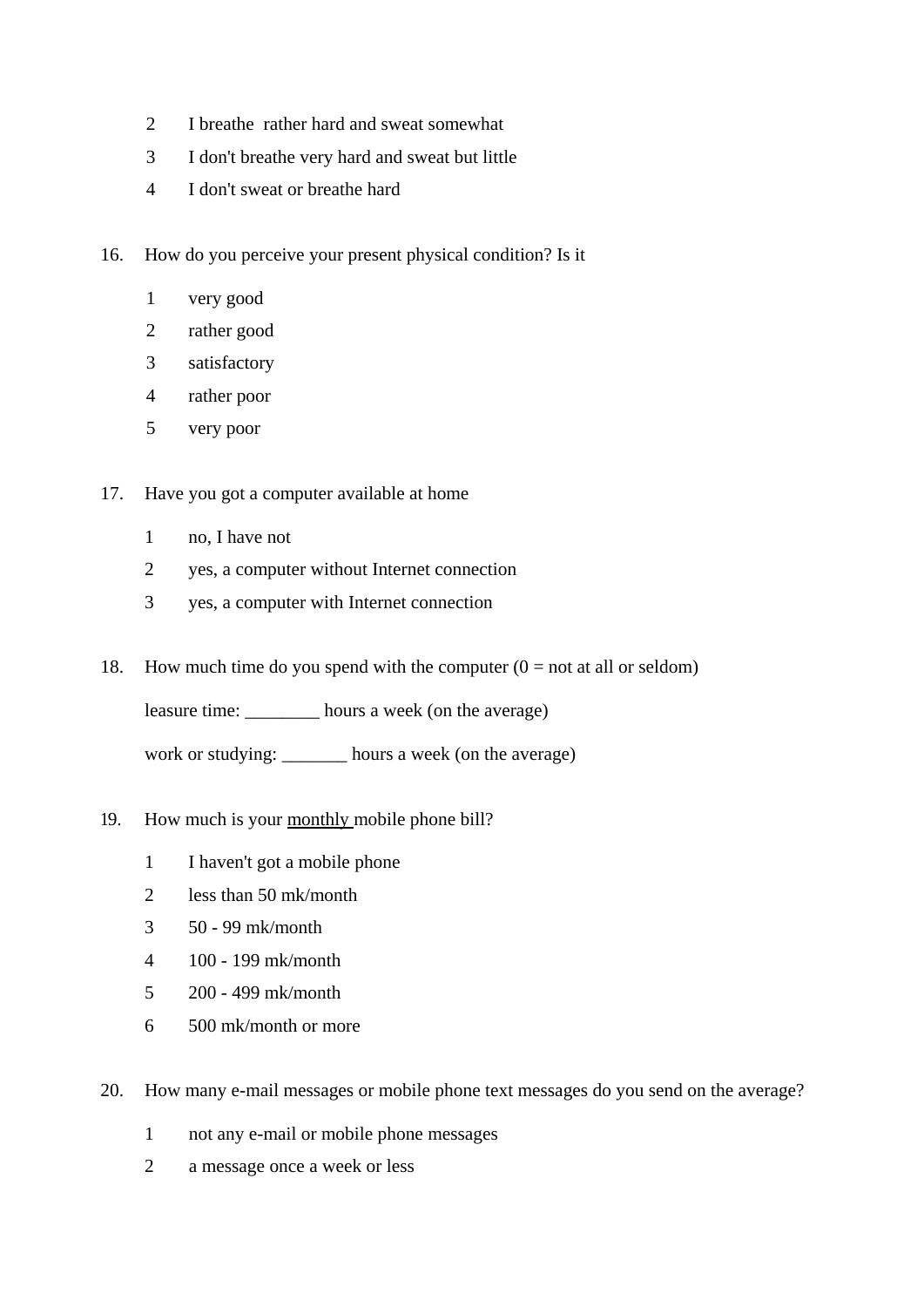- 3 a few messages a week, but not every day
- $4 \quad 1 4$  messages a day
- $5 9$  messages a day
- 6 10 or more messages a day, how many?
- 21. Do you send e-mail or mobile phone text messages to your twin? (please answer both the amount of e-mails and text messages, if you do)
	- 1 I do not send e-mails or text messages at all to my twin
	- 2 I send text messages, how many per week? \_\_\_\_\_\_\_\_\_
	- 3 I send e-mails, how many per week? \_\_\_\_\_\_\_\_

### Growth and Development

- 22. How tall are you? cm.
- 23. How much do you weigh?  $\frac{1}{2}$  kg.
- 24. The next question about pubertal development is different for boys and girls:

**Girls answer**: How old were you when you first menstruated?

\_\_\_\_\_\_\_\_\_\_\_ years old

1 I have not begun to menstruate yet

**Boys answer:** How old were you when your voice changed?

\_\_\_\_\_\_\_\_\_\_\_ years old

- 1 my voice has not changed yet
- 25. Comparing yourself with other youths of your age and sex, would you say that your growth in heigh and puberty has been
	- 1 clearly more advanced than theirs
	- 2 somewhat more advanced than theirs
	- 3 average development
	- 4 somewhat less advanced than theirs
	- 5 clearly less advanced than theirs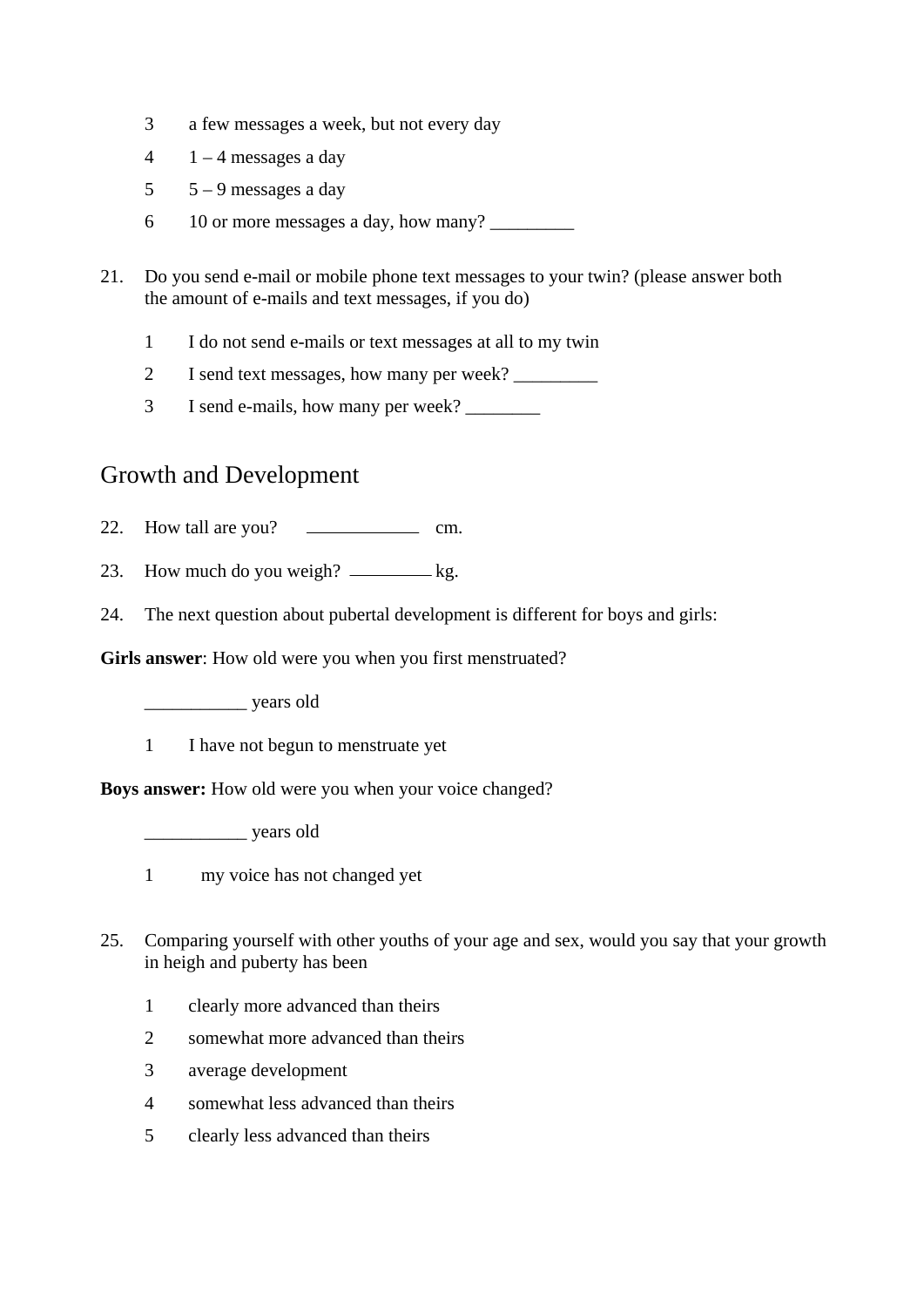- 26. Comparing yourself with your co-twin, would you say that your growth in heigh and puberty has been
	- 1 clearly more advanced than his/her
	- 2 somewhat more advanced than his/her
	- 3 the same
	- 4 somewhat less advanced than his/her
	- 5 clearly less advanced than his/her

## Health

- 27. How do you view your health? Is it presently
	- 1 very good
	- 2 rather good
	- 3 mediocre
	- 4 rather poor
	- 5 very poor

#### 28. How often have you had the following symptoms during the past month?

|                               | seldom<br>or never | about<br>once<br>a mounth | about<br>once<br>a week | more than<br>once<br>a week | almost<br>daily |  |
|-------------------------------|--------------------|---------------------------|-------------------------|-----------------------------|-----------------|--|
| headache                      |                    | $\overline{2}$            | 3                       | 4                           | 5               |  |
| stomach ache                  |                    | $\overline{2}$            | 3                       | 4                           | 5               |  |
| depression                    |                    | 2                         | 3                       | 4                           | 5               |  |
| difficulties sleeping         |                    | $\overline{2}$            | 3                       | 4                           | 5               |  |
| tiredness during daytime      |                    | 2                         | 3                       | 4                           | 5               |  |
| waking up during nights       |                    | 2                         | 3                       | 4                           | 5               |  |
| tension or nervousness        |                    | 2                         | 3                       | 4                           | 5               |  |
| irritability or fits of anger | $\mathbf{1}$       | $\overline{2}$            | 3                       | 4                           | 5               |  |
| back or neck pains            |                    | 2                         | 3                       | 4                           | 5               |  |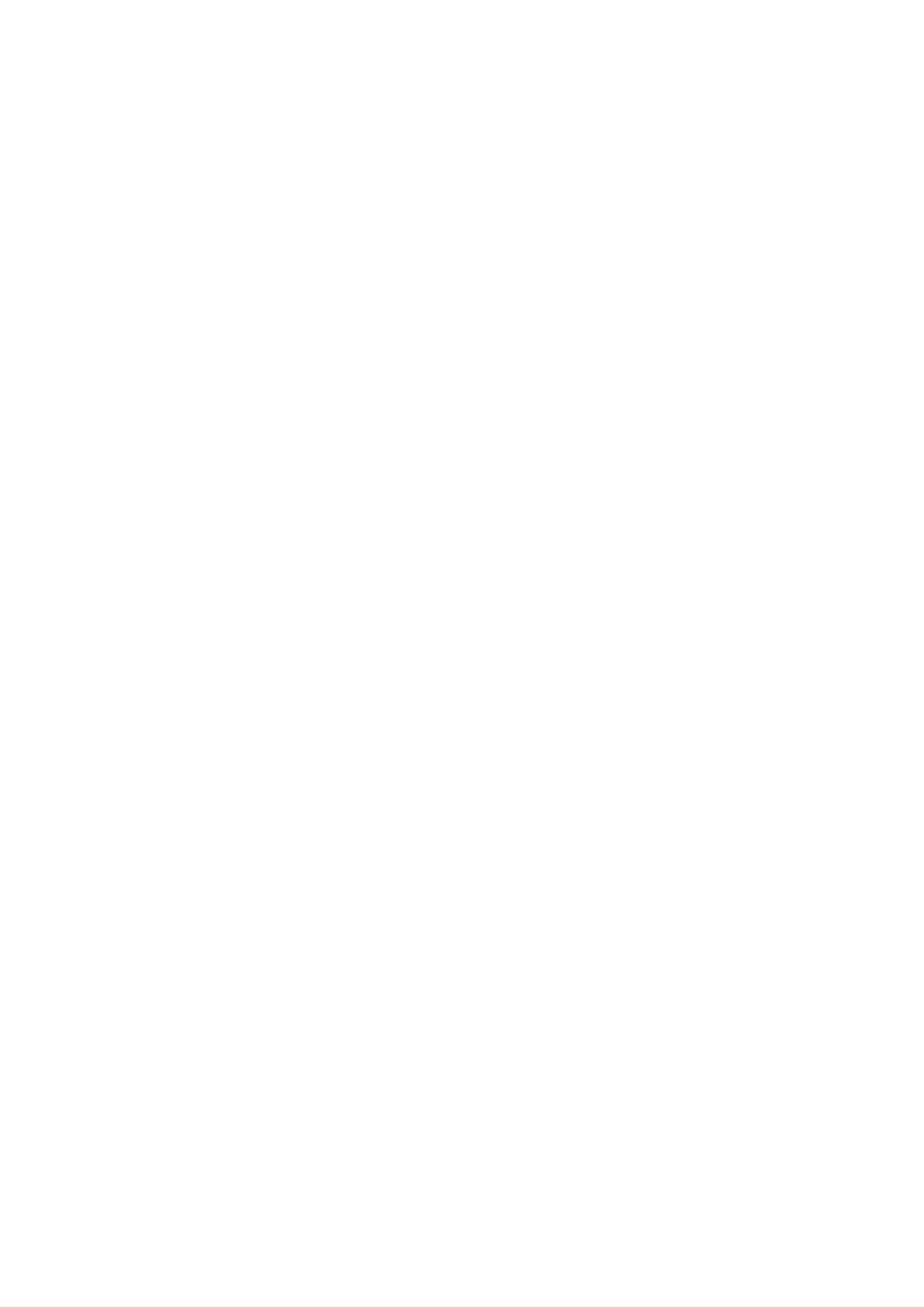29. In the last three years, has there been any substantial changes in your health (for example, a serious illness or an accident)? If yes, explain in more detail

30. Please tell us what you think about each of these statements. Check the alternative that best describes what you think.

|                                                                                                                                            | strongly<br>disagree | partly<br>disagree | difficult<br>to say | partly<br>agree | strongly<br>agree |
|--------------------------------------------------------------------------------------------------------------------------------------------|----------------------|--------------------|---------------------|-----------------|-------------------|
| A moderate use of alcohol is part<br>of normal life.                                                                                       | 1                    | $\overline{2}$     | 3                   | 4               | 5                 |
| Trying marijuana or hashish is no more<br>dangerous than drinking a few bottles<br>of beer.                                                | 1                    | $\overline{2}$     | 3                   | $\overline{4}$  | 5                 |
| It's fair that the law prohibits the sale<br>of beer to persons under 18 years of age.                                                     | 1                    | $\overline{2}$     | 3                   | 4               | 5                 |
| A drink every now and then merely acts<br>as a pick-me-up and cannot be considered<br>out of place.                                        | 1                    | $\overline{2}$     | 3                   | $\overline{4}$  | 5                 |
| Kids that use alcohol are more popular<br>among peers.                                                                                     | 1                    | $\overline{2}$     | 3                   | $\overline{4}$  | 5                 |
| When you've had a drink, it's easier to get<br>acquainted with the opposite sex.                                                           | $\mathbf{1}$         | $\overline{2}$     | 3                   | $\overline{4}$  | 5                 |
| There is too much fuss about the dangers<br>of smoking nowadays.                                                                           | $\mathbf{1}$         | $\overline{2}$     | 3                   | $\overline{4}$  | 5                 |
| It is sometimes the case that a genuine,<br>spontaneous relaxed atmosphere is only<br>born when alcohol is used.                           | 1                    | $\overline{2}$     | 3                   | 4               | 5                 |
| It is fair that the law prohibits the sale of<br>tobacco to persons under 18 years of age.                                                 | $\mathbf{1}$         | $\overline{2}$     | 3                   | $\overline{4}$  | 5                 |
| It is important that one should be able to<br>drink oneself into a state of intoxication<br>in order to relax and say what one has to say. | 1                    | $\overline{2}$     | 3                   | $\overline{4}$  | 5                 |

# Smoking

31. Have you ever smoked (or tried smoking, at least one cigarette)?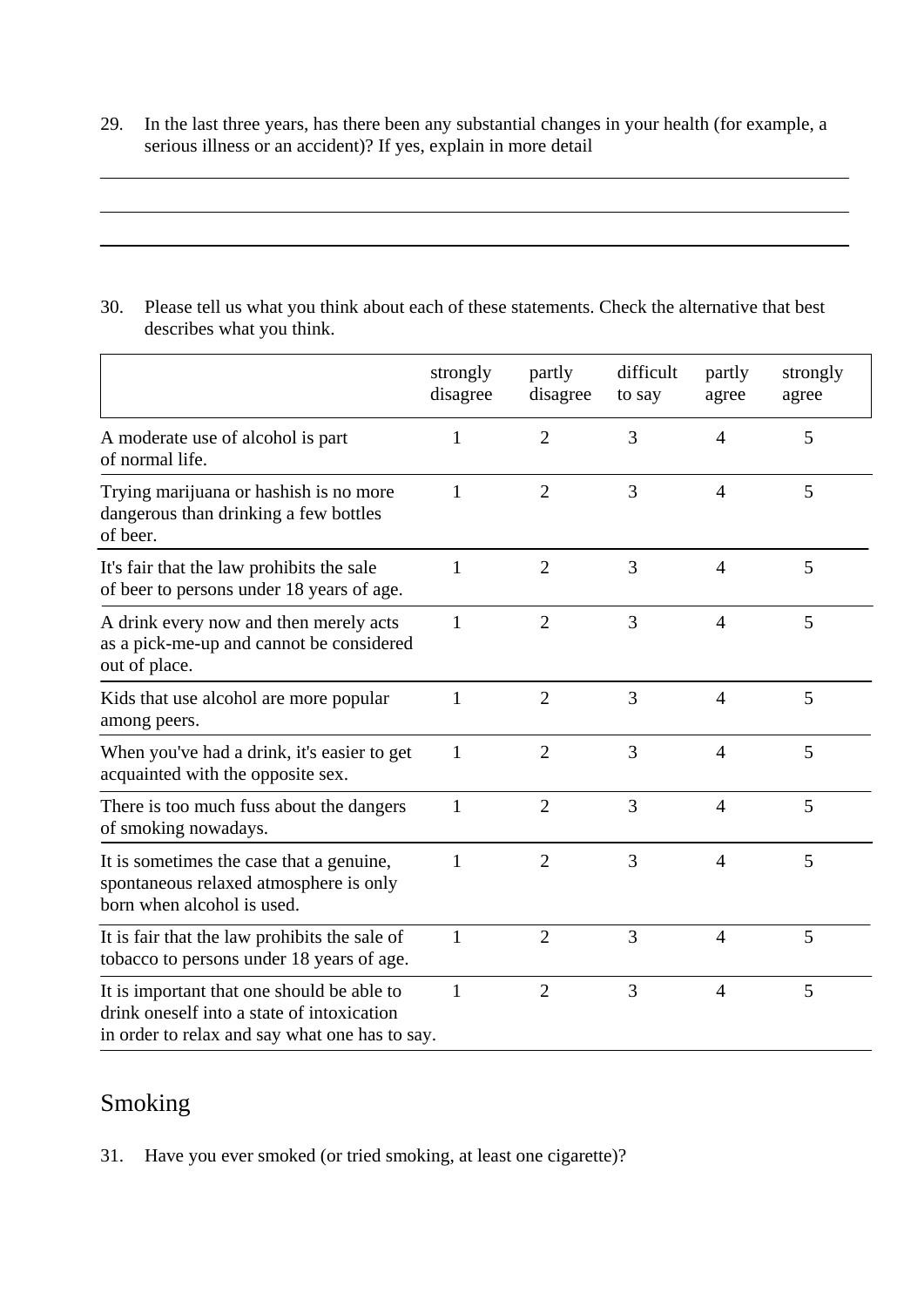- 1 no  $\rightarrow$  go to question 36
- 2 yes
- 32. How old were you when you first tried smoking?

\_\_\_\_\_\_\_\_\_\_ years old

- 33. How many cigarettes have you smoked altogether up to now?
	- 1 only one
	- 2 about 2 10
	- 3 about 11 50
	- 4 about  $51 100$
	- 5 over 100
- 34. Which of the following best describes your present smoking habits?
	- 1 I smoke 20 cigarettes or more each day
	- 2 I smoke  $10 19$  cigarettes each day
	- 3 I smoke  $1 9$  cigarettes each day
	- 4 I smoke once or more a week, but not every day
	- 5 I smoke less often than once a week
	- 6 I am trying to or have quit smoking
	- 7 I have tried smoking but I don't smoke
- 35. How many times have you tried to quit smoking?
	- 1 I have not tried to quit
	- 2 once
	- $3 \qquad 2-5 \text{ times}$
	- 4 over 5 times
- 36. Do any of your friends smoke?
	- 1 no one smokes
	- 2 one of them smokes
	- 3 2-5 of them smoke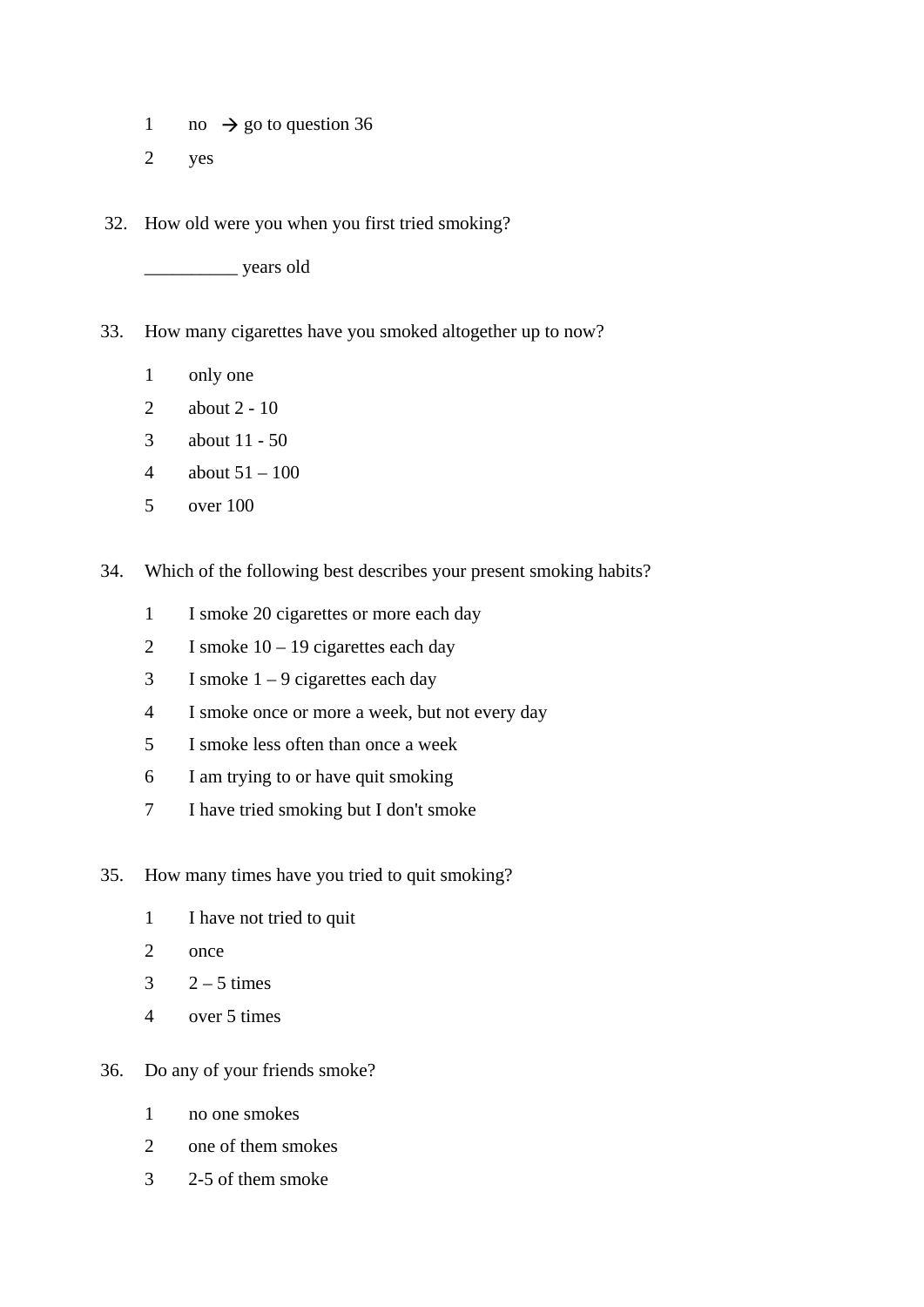- more than 5 of them smoke
- 37. Have you ever tried snuff? How many times altogether up to now?
	- no
	- 2 I have tried once
	- I have taken snuff 2 50 times
	- I have taken snuff over 50 times
	- I take snuff regularly

### Alcohol and drug use

- 38. Do any of your friends drink alcohol regularly?
	- no one drinks
	- one of them drinks
	- 2-5 of them drink
	- more than 5 of them drink
- 39. How often do you drink alcohol at all? Try to include the times also when you drink very small quantities, like just half a bottle of light beer or a sip of wine.
	- daily
	- couple of times a week
	- once a week
	- a couple of times a month
	- about once a month
	- about once every two months
	- $7 \times 2 4$  times a year
	- once a year or less
	- I don't drink any alcohol
- 40. How often do you drink so that you get at least slightly intoxicated?
	- 1 daily
	- 2 couple of times a week
	- 3 once a week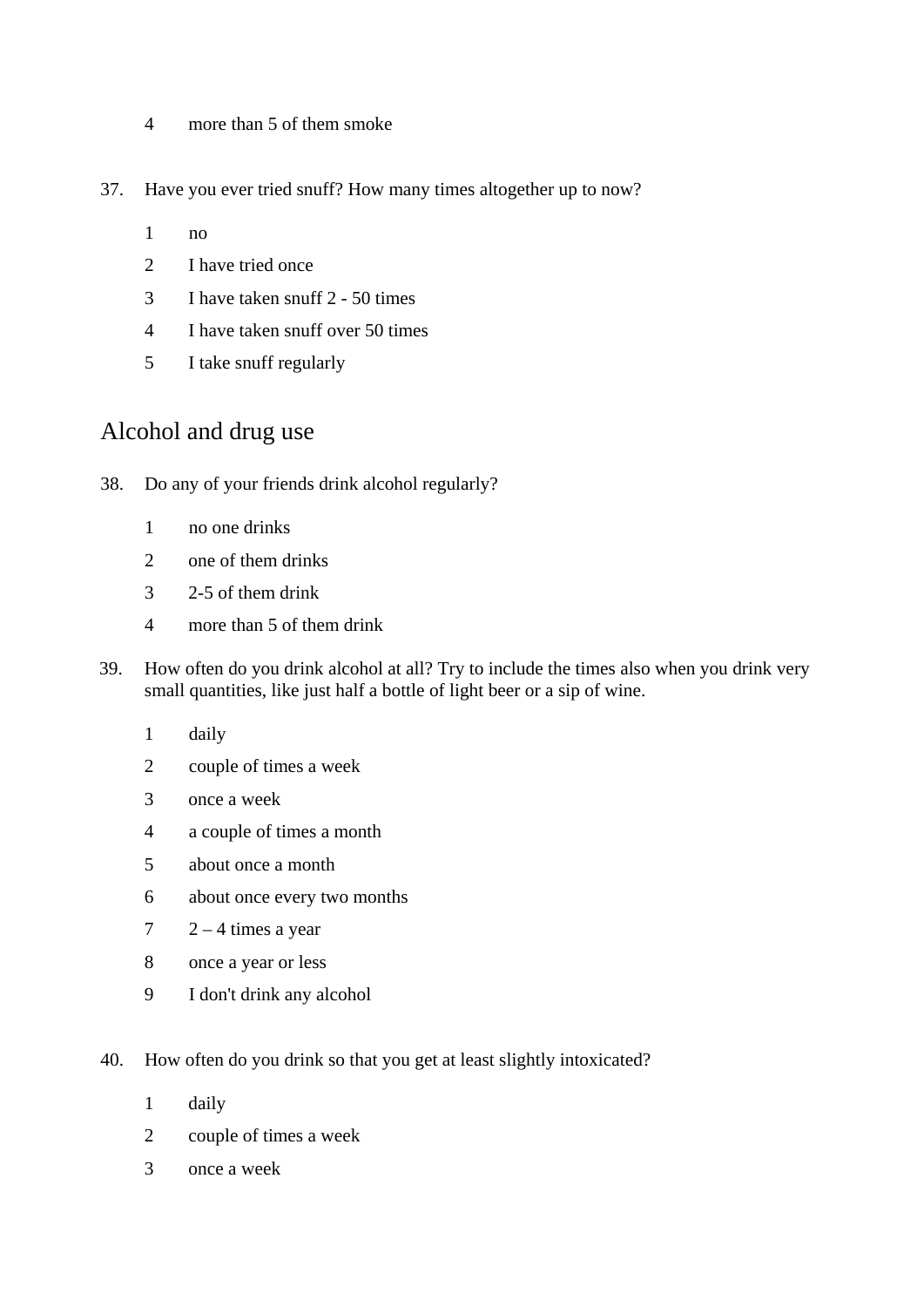- 4 a couple of times a month
- 5 about once a month
- 6 about once every two months
- $7 \times 2 4$  times a year
- 8 once a year or less
- 9 I don't drink any alcohol
- 41. On how many days total have you had beer, wine, or liquor during the past four weeks?

on \_\_\_\_\_\_\_\_\_ days

- 0 I didn't drink at all
- 42. If I would drink so much alcohol that I would feel its effect, I would become: (answer to each question how alcohol would affect you)

|             | never | sometimes often             |   | don't know     |
|-------------|-------|-----------------------------|---|----------------|
| sleepy      |       | $\overline{2}$              | 3 | $\overline{4}$ |
| talkative   |       | $\overline{2}$              | 3 | 4              |
| sad         |       | $\overline{2}$              | 3 | $\overline{4}$ |
| angry       |       | $\overline{2}$              | 3 | 4              |
| ill feeling |       | $\overline{2}$              | 3 | 4              |
| friendly    |       | $\overline{2}$              | 3 | 4              |
| confused    |       | $\overline{2}$              | 3 | $\overline{4}$ |
| mean        |       | $\overline{2}$              | 3 | $\overline{4}$ |
| content     |       | $\mathcal{D}_{\mathcal{L}}$ | 3 | $\overline{4}$ |
| fun         |       | $\mathcal{D}$               | 3 | $\overline{4}$ |
| depressed   |       | 2                           | 3 | 4              |

- 43. Do you know anyone among your acquaintances who would have tried drugs (hashish, paint thinner or something else to sniff, prescription drugs, or other substances like that)?
- 1 I don't know any adolescents who have done that
- 2 I know one
- $3 \tI know 2-5$
- 4 I know more than 5 adolescents who have done that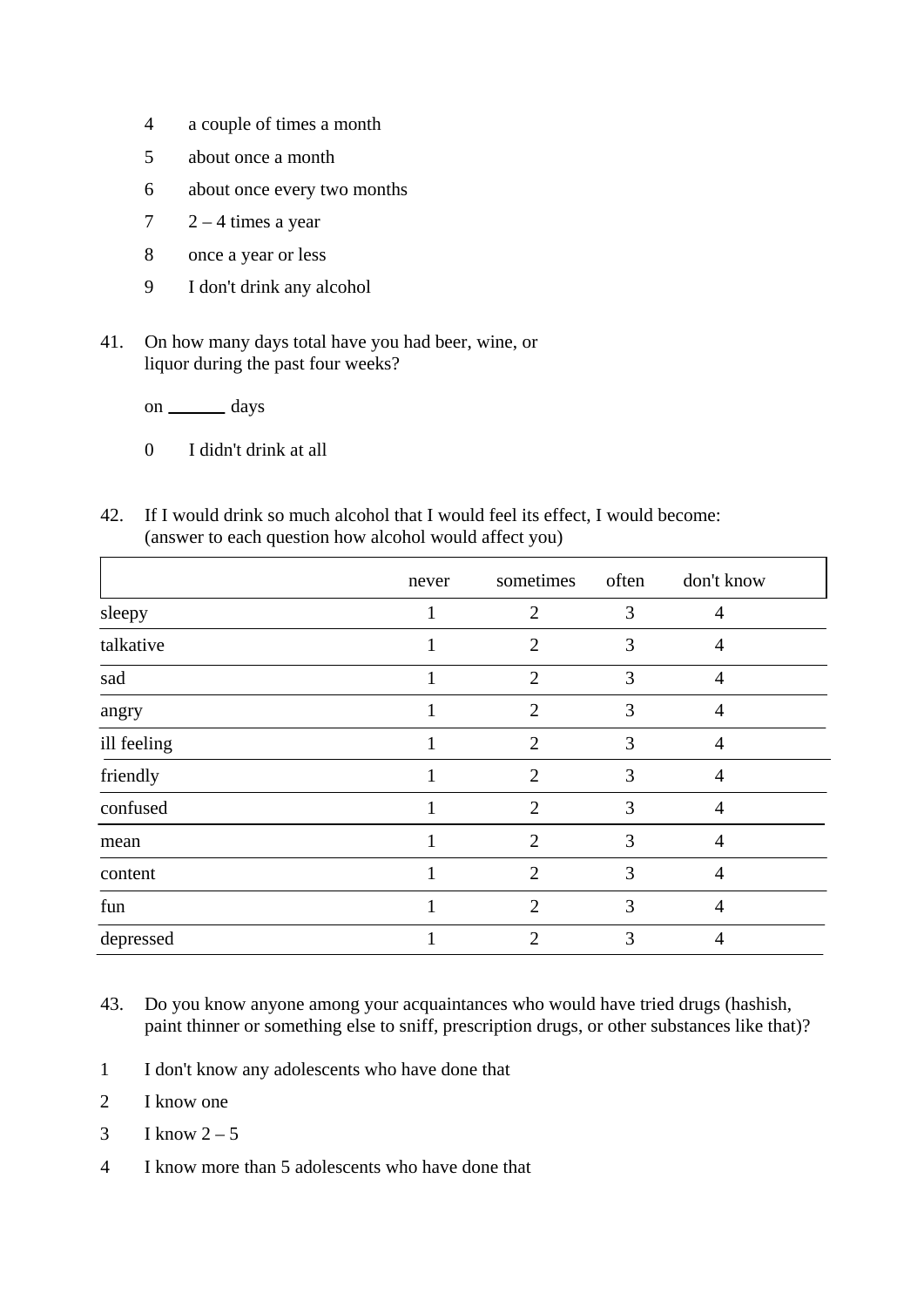- 44. And you? Have you tried drugs (hashish, paint thinner or something else to sniff, prescription drugs, or other substances like that)?
	- 1 I have not
	- 2 1 3 times
	- 3 4 9 times
	- 4 10 19 times
	- $5 > 20$  times

# Opinions and feelings (?)

45. The next questions deal with your opinions, attitudes and feelings.Your task is to choose the alternative that best describes your **usual way** to behave or feel – not how you feel at the moment, but what kind of person you usually are. Do it quickly – do not consider it too long.

|                                                                                                                   | strongly<br>disagree | disagree       | agree | strongly<br>agree |
|-------------------------------------------------------------------------------------------------------------------|----------------------|----------------|-------|-------------------|
| I have had more than my share of things to worry about.                                                           | 1                    | $\overline{2}$ | 3     | $\overline{4}$    |
| I have a tendency to act on the spur of the moment<br>without really thinking ahead                               | 1                    | $\overline{2}$ | 3     | $\overline{4}$    |
| I often find myself gnashing my jaws together,<br>for no real reason.                                             | 1                    | $\overline{2}$ | 3     | $\overline{4}$    |
| My parents have often disapproved of my friends.                                                                  | 1                    | $\overline{2}$ | 3     | $\overline{A}$    |
| When I have to make a decision, I "sleep on it"<br>before I decide.                                               | $\mathbf 1$          | $\overline{2}$ | 3     | 4                 |
| Life usually hands me a pretty raw material.                                                                      | 1                    | $\overline{2}$ | 3     | 4                 |
| I usually get so excited over new ideas and suggestions<br>that I forget to check if there are any disadvantages. | 1                    | $\overline{2}$ | 3     | $\overline{A}$    |
| My home life was always very pleasant.                                                                            | $\mathbf{1}$         | $\overline{2}$ | 3     | $\overline{4}$    |
| My body often feels stiff and tense.                                                                              | 1                    | $\overline{2}$ | 3     | $\overline{4}$    |
| As a child I have often gone against my parents' wishes.                                                          | 1                    | $\overline{2}$ | 3     | $\overline{A}$    |
| When trying to fall asleep I often notice that my<br>muscles are really tense.                                    | 1                    | $\overline{2}$ | 3     | $\overline{A}$    |
| I often throw myself too hastily into things.                                                                     | 1                    | $\overline{2}$ | 3     | $\overline{4}$    |
| An unexpected noise makes me jump and startle.                                                                    | 1                    | $\overline{2}$ | 3     | 4                 |
| The members of my family were always very<br>close to each other.                                                 | $\mathbf{1}$         | $\overline{2}$ | 3     | $\overline{4}$    |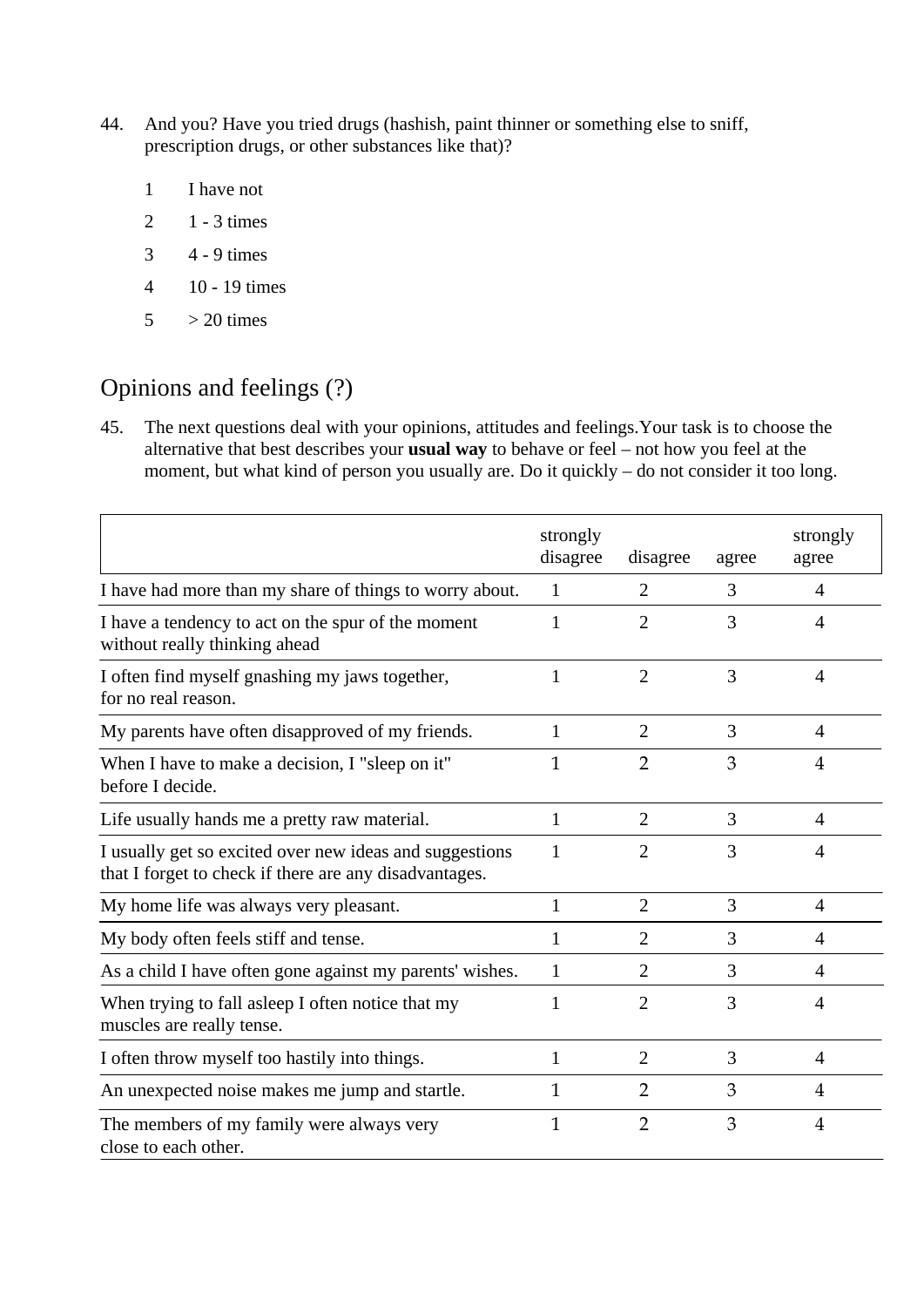|                                                                                                                | strongly<br>disagree | disagree       | agree | strongly<br>agree |
|----------------------------------------------------------------------------------------------------------------|----------------------|----------------|-------|-------------------|
| Often I find myself holding the newspaper tightly,<br>when I am reading it.                                    |                      | $\overline{2}$ | 3     | $\overline{4}$    |
| In school I was sometimes sent up to the principal<br>for cutting up.                                          | 1                    | $\overline{2}$ | 3     | $\overline{4}$    |
| I sometimes wanted to run away from home.                                                                      | 1                    | $\overline{2}$ | 3     | 4                 |
| I usually "talk before I think".                                                                               | 1                    | $\overline{2}$ | 3     | $\overline{4}$    |
| I have difficulty sitting in a relaxed position even<br>in a comfortable chair.                                | 1                    | $\overline{2}$ | 3     | $\overline{4}$    |
| As a youngster in school I used to give the teacher<br>lots of trouble.                                        | 1                    | $\overline{2}$ | 3     | $\overline{4}$    |
| My hands usually tremble.                                                                                      | 1                    | $\overline{2}$ | 3     | 4                 |
| When I am about to make a decision I usually make<br>it quickly.                                               | 1                    | $\overline{2}$ | 3     | $\overline{4}$    |
| My parents never really understood me.                                                                         | $\mathbf{1}$         | $\overline{2}$ | 3     | 4.                |
| My muscles are so tense that I get tired.                                                                      |                      | $\overline{2}$ | 3     | $\overline{A}$    |
| When I was going to school I played hooky quite often.                                                         | 1                    | $\overline{2}$ | 3     | 4                 |
| I consider myself an impulsive person.                                                                         | 1                    | $\overline{2}$ | 3     | $\overline{A}$    |
| In the late afternoon I often get a headache which feels<br>as if there were and iron-band across my forehead. | 1                    | $\overline{2}$ | 3     | $\overline{4}$    |

## 46. Choose the best fitting alternative

|                                                                               | strongly<br>disagree | disagree | agree | strongly<br>agree |
|-------------------------------------------------------------------------------|----------------------|----------|-------|-------------------|
| On the whole, I am satisfied with myself.                                     |                      | 2        | 3     | 4                 |
| At times I think I am no good at all.                                         |                      | 2        | 3     | 4                 |
| I feel that I have a number of good qualities.                                |                      | 2        | 3     | 4                 |
| I am able to do things as well as most other people.                          |                      | 2        | 3     | $\overline{A}$    |
| I feel I do not have much to be proud of.                                     |                      | 2        | 3     | 4                 |
| I certainly feel useless at times.                                            |                      | 2        | 3     | $\overline{A}$    |
| I feel that I'm a person of worth, at least on<br>an equal basis with others. |                      | 2        | 3     | 4                 |
| I wish I would have more respect for myself.                                  |                      | 2        | 3     | 4                 |
| All in all, I am inclined to feel that I am a failure.                        |                      | 2        | 3     | 4                 |
| I take a positive attitude toward myself.                                     |                      |          | 3     | 4                 |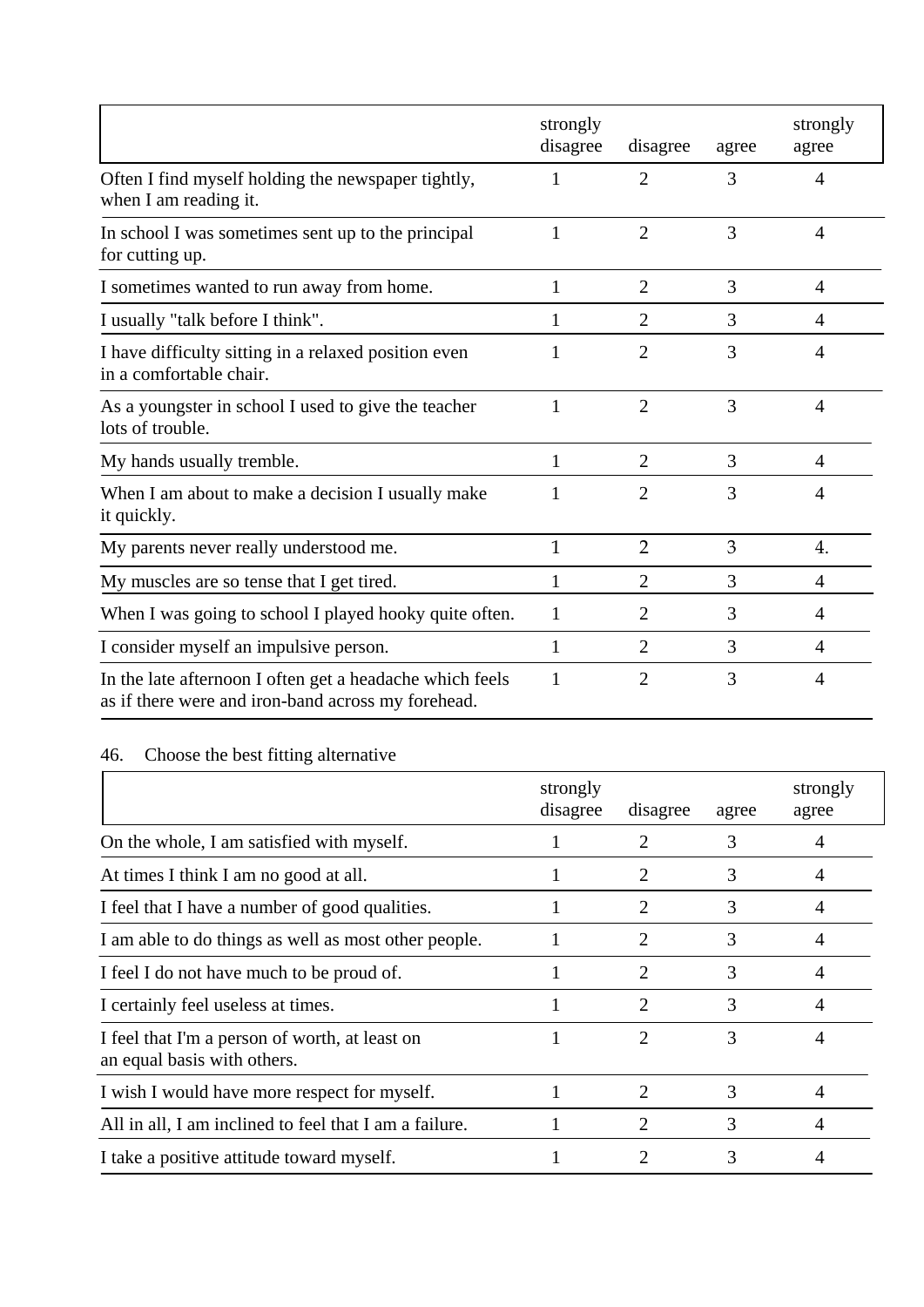I do as I see fit, nevermind what my friends try to lure me into 1 2 3 4 47. On school/workday mornings I tend to be

- 1 quite awake
- 2 somewhat awake and rested
- 3 fairly tired
- 4 extremely tired
- 48. How long time does it take for you to get started in the morning after a night's sleeping?
	- 1 about 10 minutes or less
	- 2 more than 10 minutes, but less than 20
	- 3 more than 20 minutes but less than 40
	- 4 more than 40 minutes
- 49. Try to estimate your "morningness" or "eveningness"
	- 1 I'm obviously a morning person (early riser and get sleepy towards evening)
	- 2 I'm somewhat a morning person
	- 3 I'm somewhat an evening person (sleepy in the morning and fresh in the evening)
	- 4 I'm obviously an evening person

#### Sensations

50. Answer the following questions. Choose the best fitting alternative.

|                                                                                                                                                                  | never | sometimes | often | very often |
|------------------------------------------------------------------------------------------------------------------------------------------------------------------|-------|-----------|-------|------------|
| Have you become sad, depressed, or irritable for several<br>days or more without really understanding why?                                                       |       |           | 3     | 4          |
| Have there been periods of time when you lost almost<br>all interest in the things that you usually like to do (such<br>as hobbies, school work, entertainment)? |       |           |       | 4          |
| Have there been periods lasting several days or more<br>when you spent much of your time brooding about<br>upleasant things that have happened?                  |       |           | 3     |            |
| Have you had periods when you were so down that<br>you found it hard to start talking or that talking                                                            |       |           | 3     | 4          |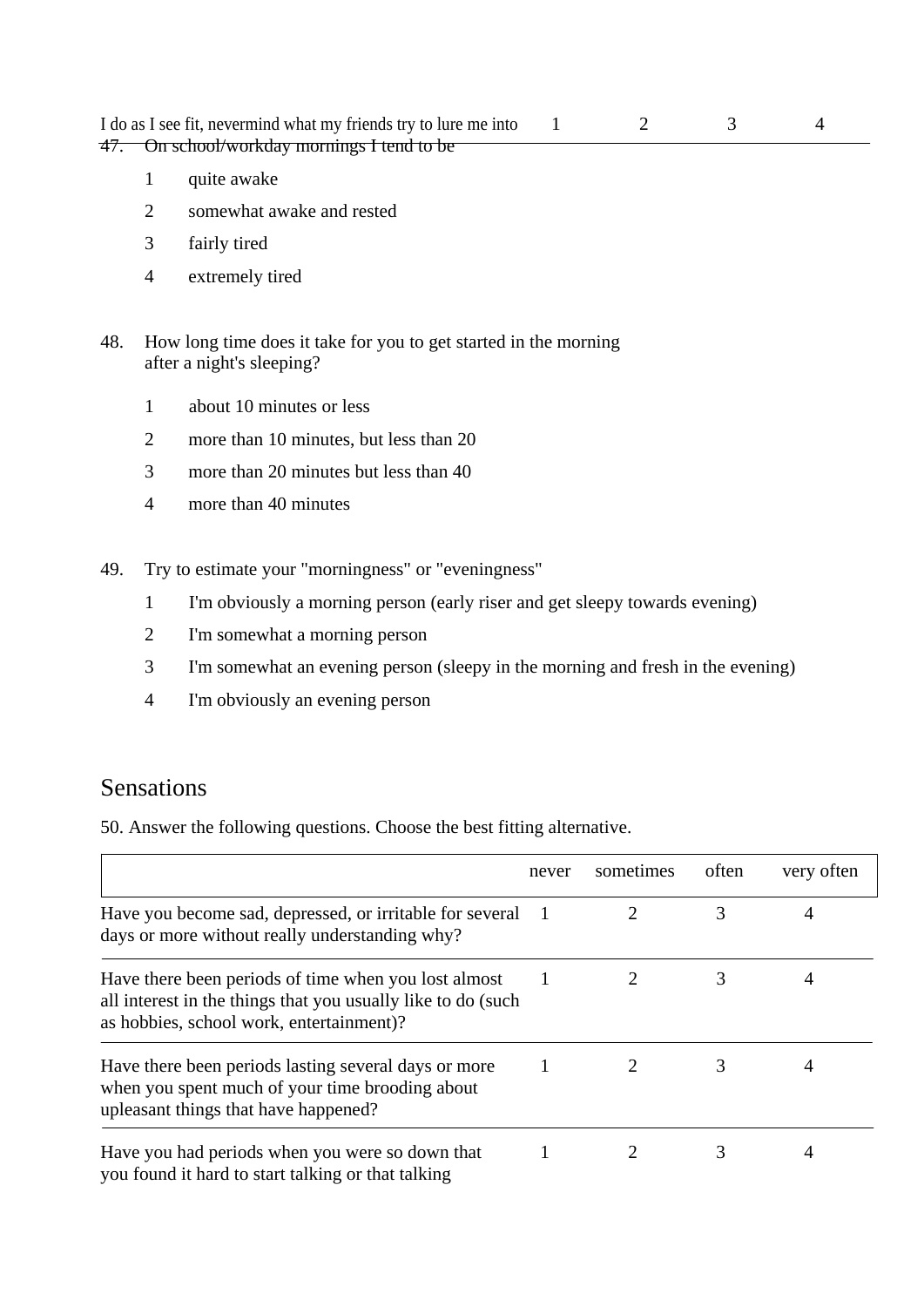took too much energy?

|                                                                                                                                                                                                                          | never | sometimes                   | often | very often |
|--------------------------------------------------------------------------------------------------------------------------------------------------------------------------------------------------------------------------|-------|-----------------------------|-------|------------|
| Have you experienced several days or more when you<br>were feeling down and depressed, and you also were<br>physically restless, unable to sit still, and had to keep<br>moving or jumping from one activity to another? | 1     | $\overline{2}$              | 3     | 4          |
| Have you had periods of sadness and depression when,<br>for several days or more, it took you over an hour to get<br>sleep at night, even though you were very tired?                                                    | -1    | 2                           | 3     | 4          |
| Have there been times of several days or more when<br>you really got down on yourself and felt worthless?                                                                                                                | 1     | $\overline{2}$              | 3     | 4          |
| Have there been periods of several days or more when<br>you were slowed down and couldn't move as quickly<br>as usual?                                                                                                   | 1     | 2                           | 3     | 4          |
| Have you had long periods when you were down and<br>depressed, interrupted by brief periods when your mood<br>was normal or slightly happy?                                                                              | 1     | $\mathcal{D}_{\mathcal{L}}$ | 3     | 4          |
| Have there been periods of time when you felt<br>a persistent sense of gloom?                                                                                                                                            | 1     | 2                           | 3     | 4          |

### Friends and leisure time

- 51. Are you dating regularly at present?
	- 1 no, I'm not
	- 2 yes, I am
- 52. With whom do you usually spend your free time?
	- 1 alone
	- 2 with my family
	- 3 with my boyfriend/girlfriend
	- 4 with one friend
	- 5 with two of my friends
	- 6 with a larger group
- 53. How much of your free time do you usually spend with your twin?
	- 1 I spend almost all of my free time with my twin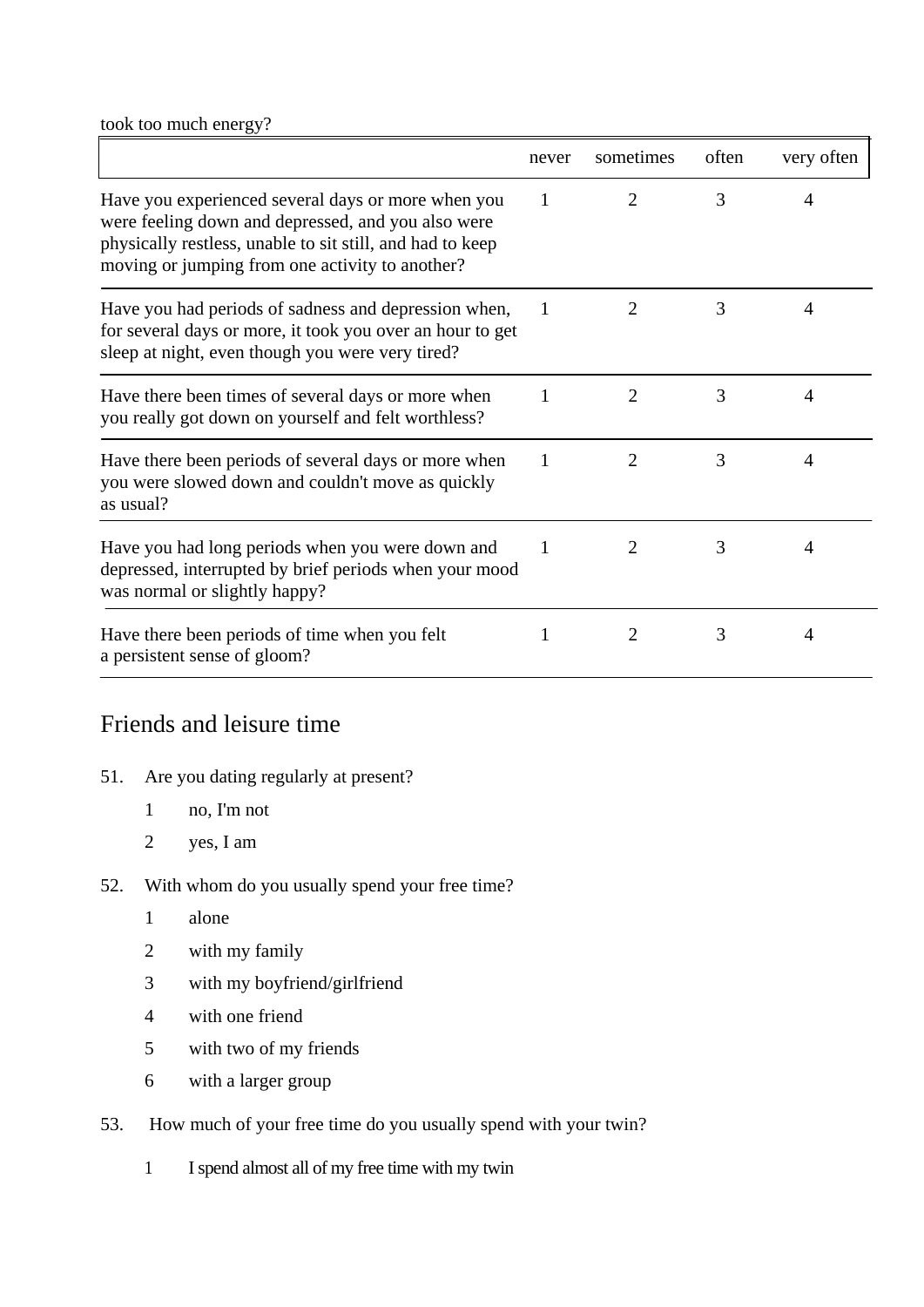- 2 I spend a little bit more of my free time with my twin than with others
- 3 I spend a little bit more of my free time with others than with my twin
- 4 I spend most of my free time with others than my twin
- 5 We live apart, we cannot spend time together

#### 54. Estimate how well the following descriptions fit you:

|                                                                                                | not<br>at all | sometimes      | rather<br>well | well           |
|------------------------------------------------------------------------------------------------|---------------|----------------|----------------|----------------|
| I am a good leader.                                                                            | 1             | $\overline{2}$ | 3              | 4              |
| I am friendly to others.                                                                       | 1             | $\overline{2}$ | 3              | 4              |
| I am restless and can't sit still.                                                             | 1             | $\overline{2}$ | 3              | 4              |
| I am calm and patient.                                                                         | 1             | $\overline{2}$ | 3              | 4              |
| I act before thinking.                                                                         | 1             | $\overline{2}$ | 3              | 4              |
| I try to solve difficult problems reasonably,<br>and consider other people.                    | 1             | $\overline{2}$ | 3              | 4              |
| I am unable to concentrate on anything.                                                        | 1             | $\overline{2}$ | 3              | 4              |
| When I am mad at someone I sometimes decide<br>to exclude him/her.                             | 1             | 2              | 3              | 4              |
| I usually do not feel at ease when I meet people<br>I do not know too well.                    | $\mathbf{1}$  | $\overline{2}$ | 3              | $\overline{4}$ |
| I sort out things through discussion.                                                          | $\mathbf{1}$  | $\overline{2}$ | 3              | $\overline{4}$ |
| I sometimes feel the desire to tease, to annoy, or<br>to attack another person without reason. | 1             | $\overline{2}$ | 3              | 4              |
| I talk all the time.                                                                           | 1             | $\overline{2}$ | 3              | $\overline{4}$ |
| I defend those who are weaker.                                                                 | 1             | $\overline{2}$ | 3              | 4              |
| I do not listen to directions.                                                                 | 1             | 2              | 3              | $\overline{4}$ |
| I spread rumors about other people's personal matters<br>when I'm mad at them.                 | 1             | 2              | 3              | 4              |
| I'm scared by or nervous about new things and situations                                       | 1             | $\overline{2}$ | 3              | 4              |
| I'm a person everyone can trust.                                                               | 1             | $\overline{2}$ | 3              | $\overline{4}$ |
| Given enough provocation, I may hit another person.                                            | 1             | $\overline{2}$ | 3              | 4              |
| I'm very energetic, always on the go and often have<br>contact with other people.              | $\mathbf{1}$  | $\overline{2}$ | 3              | $\overline{4}$ |
| I avoid difficult situations by doing something else.                                          | 1             | $\overline{2}$ | 3              | 4              |
| My moods change often, and I lose my temper easily.                                            | $\mathbf 1$   | $\overline{2}$ | 3              | $\overline{4}$ |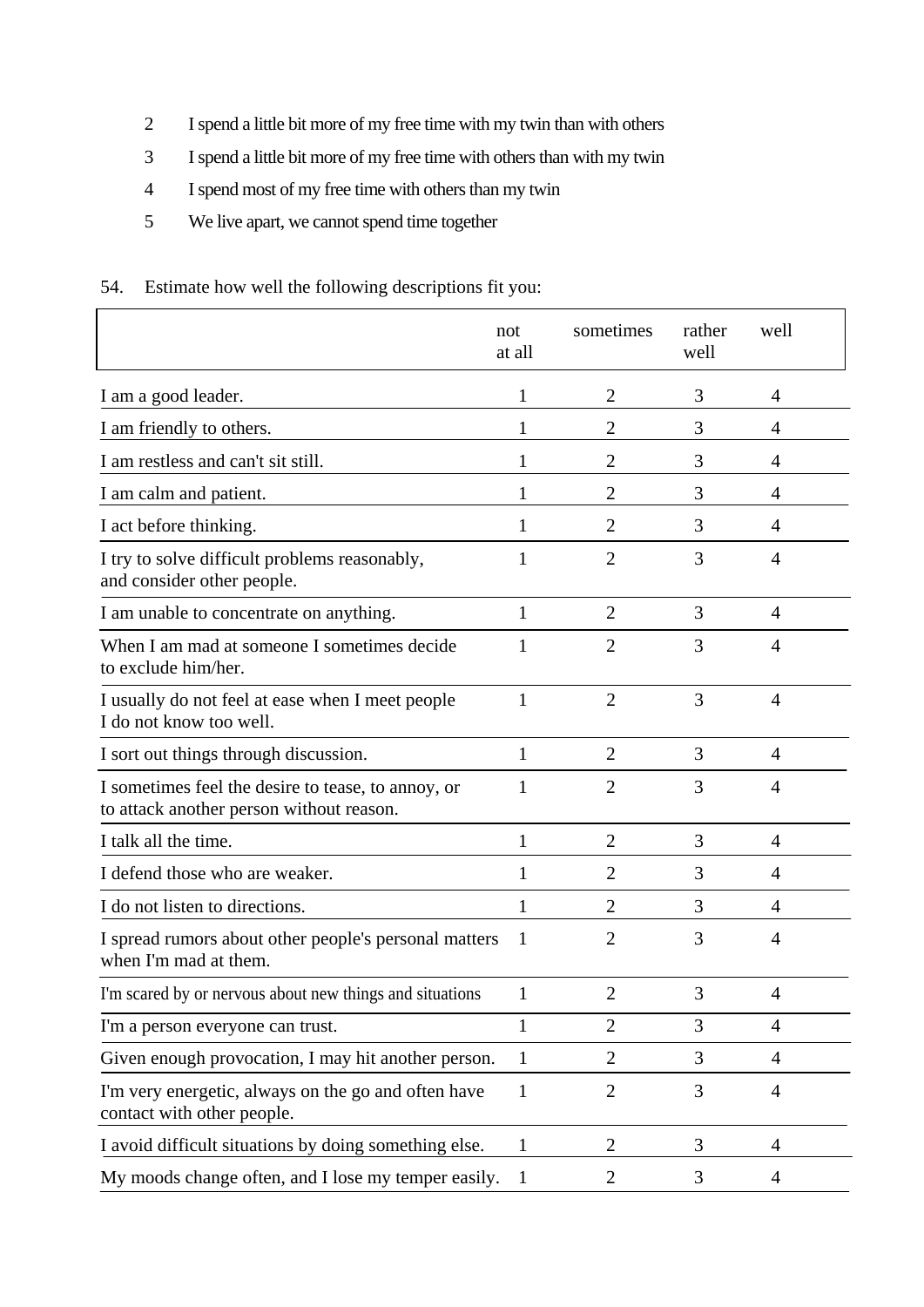| I help others when they need it.                                                          | 1              | $\overline{2}$ | 3              | 4              |
|-------------------------------------------------------------------------------------------|----------------|----------------|----------------|----------------|
|                                                                                           | not<br>at all  | sometimes      | rather<br>well | well           |
| If someone annoys me, I am apt to tell him what I<br>think of him.                        | 1              | $\overline{2}$ | 3              | 4              |
| I'm too impatient to wait for my turn.                                                    | 1              | $\overline{2}$ | 3              | $\overline{4}$ |
| I give up easily and behave according to expectations.                                    | $\overline{1}$ | $\overline{2}$ | 3              | $\overline{4}$ |
| I'm popular among other youths.                                                           | 1              | $\overline{2}$ | 3              | 4              |
| I am the kind of person who is excessively sensitive<br>and easily hurt.                  | 1              | $\overline{2}$ | 3              | $\overline{4}$ |
| I always do my tasks.                                                                     | 1              | $\overline{2}$ | 3              | 4              |
| I'm reliable and stable. I keep my composure in<br>all situations.                        | 1              | $\overline{2}$ | 3              | 4              |
| I am often teased.                                                                        | $\mathbf{1}$   | $\overline{2}$ | 3              | 4              |
| It takes me an unusually long time to get over<br>unpleasent events.                      | 1              | 2              | 3              | 4              |
| I forget things.                                                                          | 1              | $\overline{2}$ | 3              | 4              |
| I often become angry, and I easily get involved<br>in quarrels or fights.                 | 1              | $\overline{2}$ | 3              | 4              |
| I am quiet, withdrawn, and often alone.                                                   | $\mathbf{1}$   | $\overline{2}$ | 3              | $\overline{4}$ |
| Even though I know I am right, I often have great<br>difficulty getting my points across. | 1              | $\overline{2}$ | 3              | 4              |
| When people yell at me, I yell back.                                                      | 1              | $\overline{2}$ | 3              | 4              |
| I am hyperactive.                                                                         | $\mathbf{1}$   | $\overline{2}$ | 3              | 4              |

### 55. Next, estimate how well the following descriptions fit to your **twin**:

|                                                                                     | not<br>at all | sometimes                   | rather<br>well | well |
|-------------------------------------------------------------------------------------|---------------|-----------------------------|----------------|------|
| My twin is a good leader.                                                           |               |                             | 3              |      |
| My twin is always friendly to others.                                               |               | $\mathcal{D}_{\mathcal{L}}$ | 3              |      |
| My twin is restless and can't sit still.                                            |               | $\mathfrak{D}$              | 3              | 4    |
| My twin is calm and patient.                                                        |               | $\mathcal{D}$               | 3              |      |
| My twin acts before thinking.                                                       |               | 2                           | 3              |      |
| My twin tries to solve difficult problems reasonably,<br>and consider other people. |               | 2                           | 3              | 4    |
| My twin is unable to concentrate on anything.                                       |               |                             |                |      |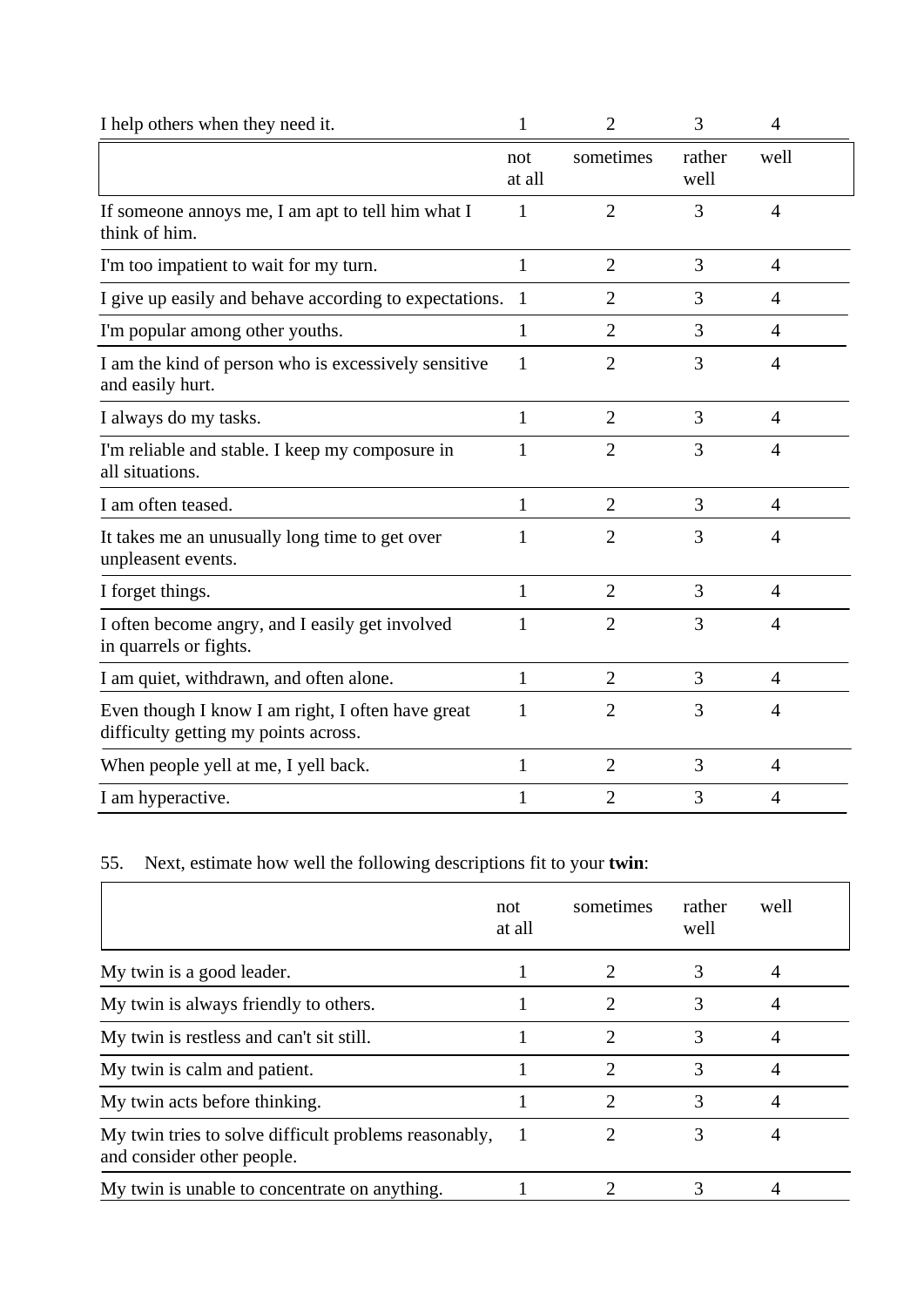|                                                                                                       | not<br>at all  | sometimes      | rather<br>well | well           |
|-------------------------------------------------------------------------------------------------------|----------------|----------------|----------------|----------------|
| When my twin is mad at someone he/she sometimes<br>decides to exclude this person.                    | $\mathbf{1}$   | 2              | 3              | $\overline{4}$ |
| My twin usually does not feel at ease when he/she<br>meets people he/she does not know too well.      | 1              | $\overline{2}$ | 3              | $\overline{4}$ |
| My twin sorts out things through discussion.                                                          | 1              | $\overline{2}$ | 3              | $\overline{4}$ |
| My twin sometimes feels the desire to tease, to annoy,<br>or to attack another person without reason. | $\overline{1}$ | $\overline{2}$ | 3              | $\overline{4}$ |
| My twin talks all the time.                                                                           | 1              | $\overline{2}$ | 3              | $\overline{4}$ |
| My twin defends those who are weaker.                                                                 | 1              | $\overline{2}$ | 3              | $\overline{4}$ |
| My twin does not listen to directions.                                                                | 1              | $\overline{2}$ | 3              | 4              |
| My twin spreads rumors about other people's personal<br>matters when he/she is mad at them.           | - 1            | $\overline{2}$ | 3              | 4              |
| My twin is scared by or nervous about new things<br>and situations.                                   | 1              | $\overline{2}$ | 3              | $\overline{4}$ |
| My twin is a person everyone can trust.                                                               | 1              | $\overline{2}$ | 3              | $\overline{4}$ |
| Given enough provocation, my twin may hit another<br>person.                                          | 1              | $\overline{2}$ | 3              | 4              |
| My twin is very energetic, always on the go and often<br>has contact with other people.               | $\overline{1}$ | $\overline{2}$ | 3              | $\overline{4}$ |
| My twin avoids difficult situations by doing<br>something else.                                       | 1              | $\overline{2}$ | 3              | $\overline{4}$ |
| My twin's moods change often, and he/she loses<br>his/her temper easily.                              | 1              | $\overline{2}$ | 3              | 4              |
| My twin helps others when they need it.                                                               | 1              | $\overline{2}$ | 3              | 4              |
| If someone annoys my twin, my twin is apt to tell this<br>person what he/she thinks of him.           | -1             | $\overline{2}$ | 3              | 4              |
| My twin is too impatient to wait for his/her turn.                                                    | $\mathbf{1}$   | $\overline{2}$ | 3              | 4              |
| My twin gives up easily and behaves according to<br>expectations.                                     | 1              | $\overline{2}$ | 3              | 4              |
| My twin is popular among other youths.                                                                | 1              | $\overline{2}$ | 3              | 4              |
| My twin is the kind of person who is excessively<br>sensitive and easily hurt.                        | 1              | $\overline{2}$ | 3              | 4              |
| My twin always does his/her tasks.                                                                    | 1              | $\overline{2}$ | 3              | 4              |
| My twin is reliable and stable. My twin keeps his/her<br>composure in all situations.                 | 1              | $\overline{2}$ | 3              | 4              |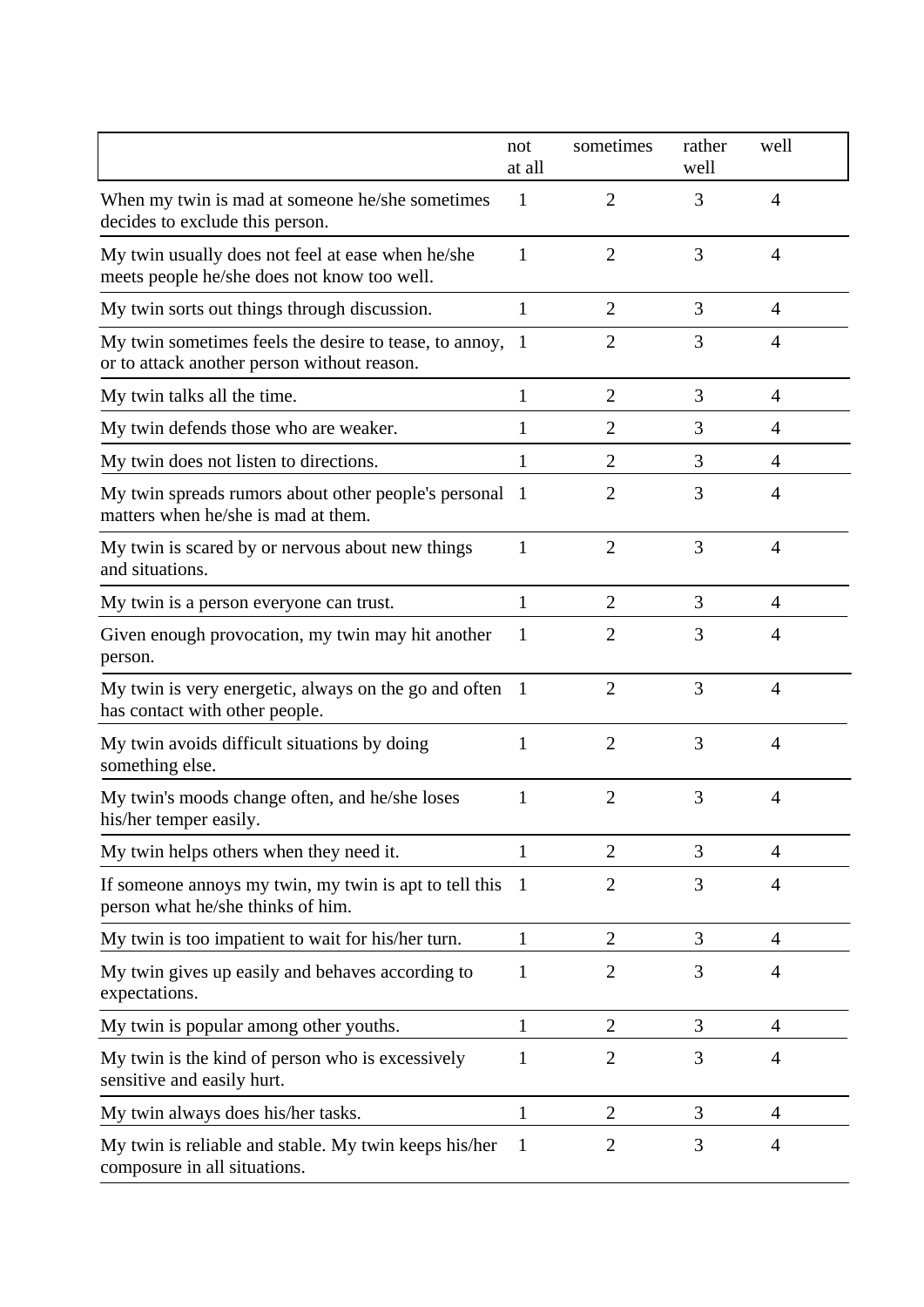| My twin is often teased.                                                                                       |               |                             | 3              |      |  |
|----------------------------------------------------------------------------------------------------------------|---------------|-----------------------------|----------------|------|--|
|                                                                                                                | not<br>at all | sometimes                   | rather<br>well | well |  |
| It takes him/her an unusually long time to get over<br>unpleasent events.                                      |               |                             | 3              | 4    |  |
| My twin forgets things.                                                                                        |               | 2                           | 3              |      |  |
| My twin often becomes angry, and he/she easily gets<br>involved in quarrels or fights.                         |               | 2                           | 3              | 4    |  |
| My twin is quiet, withdrawn, and often alone.                                                                  |               | $\overline{2}$              | 3              | 4    |  |
| Even though my twin knows he/she is right, he/she<br>often has great difficulty getting his/her points across. |               | $\mathcal{D}_{\mathcal{L}}$ | 3              |      |  |
| When people yell at my twin, he/she yells back.                                                                |               |                             | 3              | 4    |  |
| My twin is hyperactive.                                                                                        |               |                             | 3              |      |  |

# 56. Are you satisfied with your

|                                        | not at<br>all | mainly<br>no | somewhat | mainly<br>yes | completely |
|----------------------------------------|---------------|--------------|----------|---------------|------------|
| spending leisure time at home          |               |              |          |               |            |
| spending leisure time outside the home |               |              |          |               |            |
| success at work/studies                |               |              |          |               |            |
| relationship with your mother          |               |              |          |               |            |
| relationship with your father          |               |              |          |               |            |
| relationship with your twin            |               |              |          |               |            |